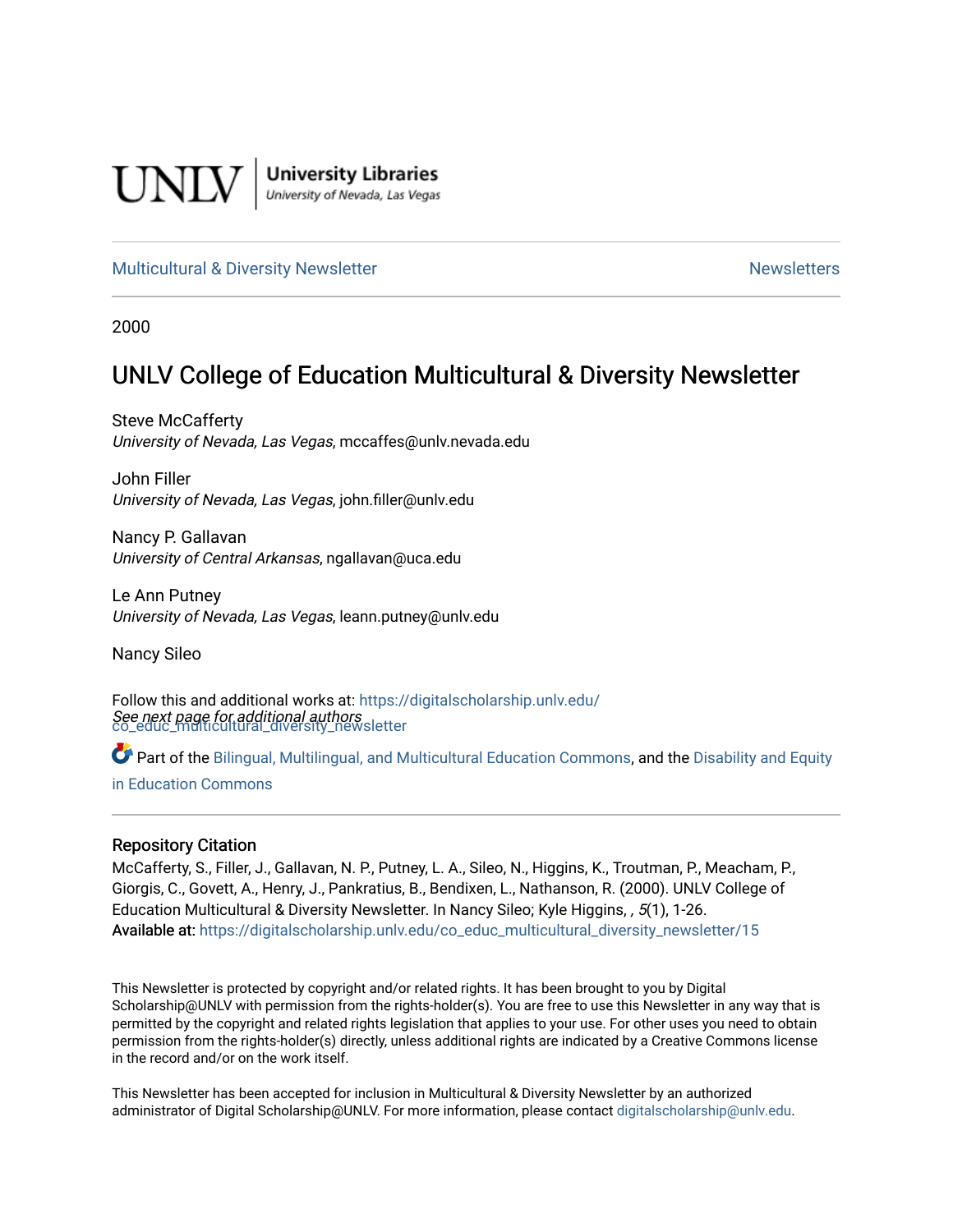## Authors

Steve McCafferty, John Filler, Nancy P. Gallavan, Le Ann Putney, Nancy Sileo, Kyle Higgins, Porter Troutman, Paul Meacham, Cyndi Giorgis, Aimee Govett, Jean Henry, Bill Pankratius, Lisa Bendixen, and Rebecca Nathanson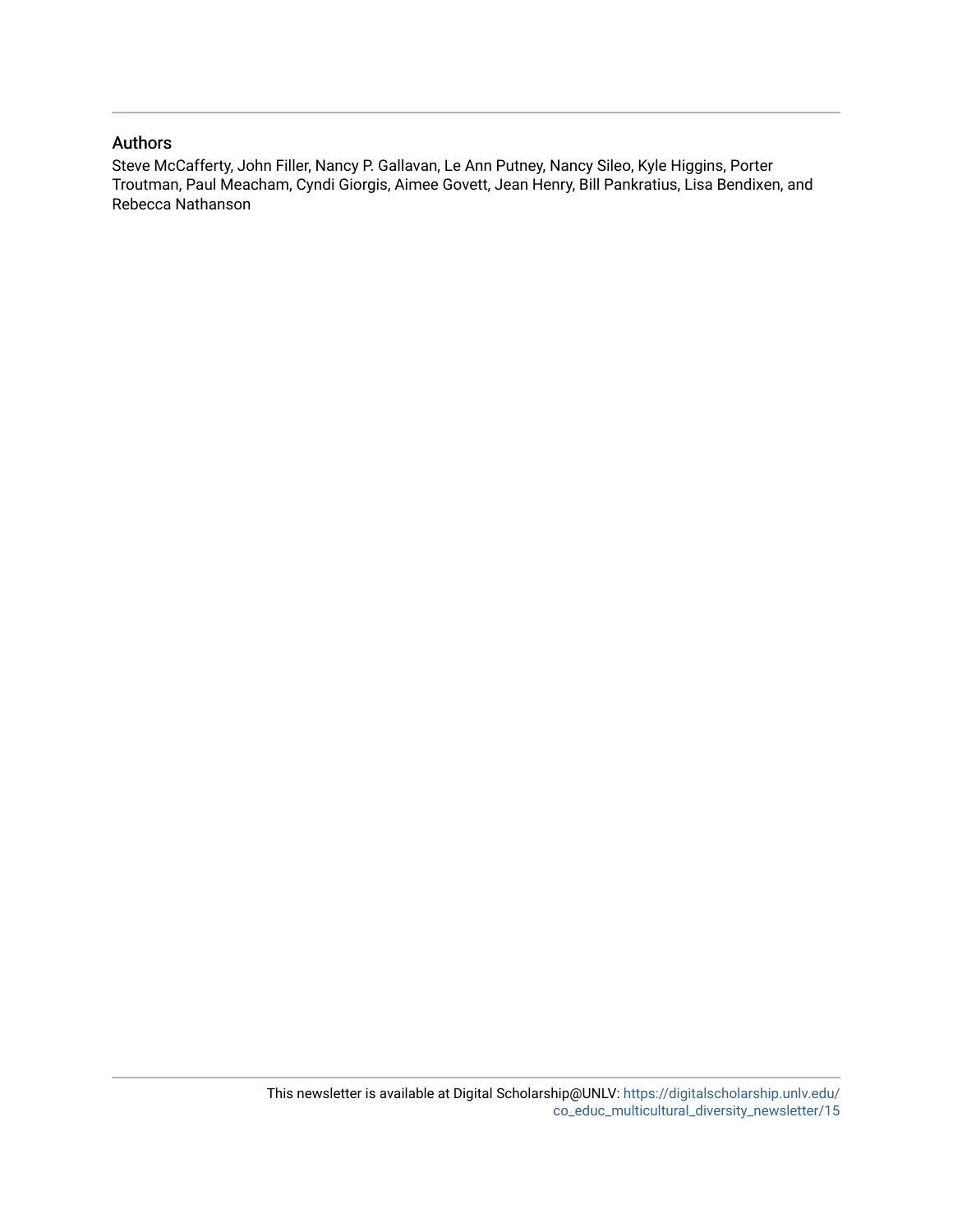

•

•

•

# **Multicultural & Diversity Newsletter**  Published by the Multicultural & Diversity Committee Volume 5, Issue Number 1, 2000

Members of the Multicultural & Diversity Committee: Steve McCafferty, John Filler, Nancy Gallavan (Co-chair), LeAnn Putney, Nancy Sileo, Kyle Higgins, Porter Troutman (Co-chair), Paul Meacham, Cyndi Giorgis, Aimee Govett, Jean Henry, Bill Pankratius, Lisa Bendixen, and Rebecca Nathanson

Nancy Sileo & Kyle Higgins, Editors

\*\*\*This newsletter is published twice a semester. The articles that appear in the newsletter are based on author interest and consist of both scholarly works and opinion pieces. For further information regarding

submissions contact Nancy Sileo or Kyle Higgins at higgins@nevada.edu or sileo@nevada.edu \*\*\*



# Dr. Bill Pankratius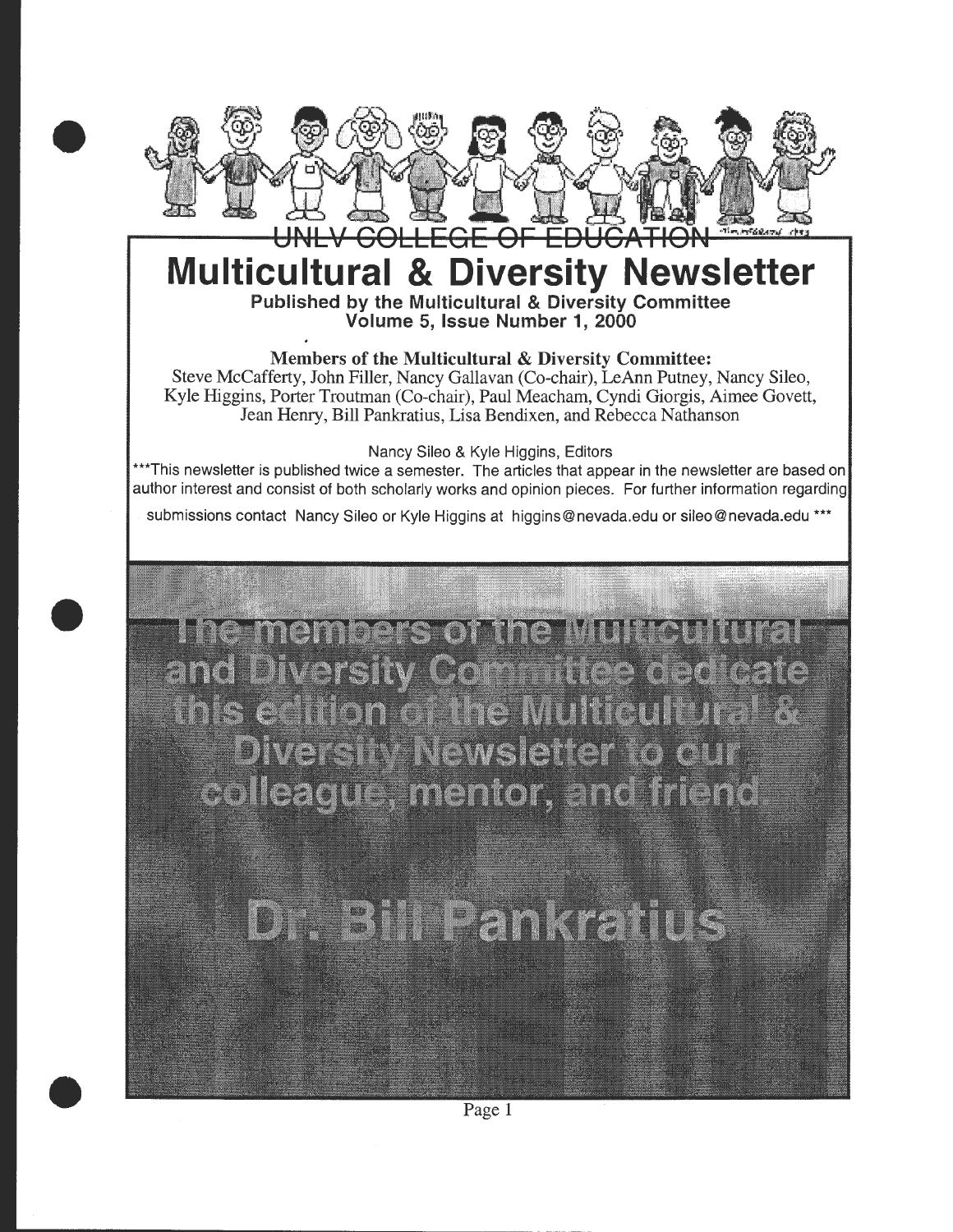## **INVITED GUEST COLUMN**

## **TAGALOGS, ETHNIC JOKES, AND MOCK SPANISH**

by Gary **B. Palmer** 

•

In my email: "Hey Gary! Read your paper, just want to let you know that you can write some good tagalogs!" Well, thanks, but who are you? Ah, you are a bilingual Filipina American who found a paper of mine on the internet and you just wanted to make contact. I really appreciate it because I love the way you use the plural for the language, with *tagalogs* as countable items, like words or bricks, and now I have another person to consult when I find a tough bit of Tagalog vernacular. .

I'm a linguistic anthropologist, a member of an odd tribe of scholars who celebrate almost any sort of vernacular talk. We love idioms, metaphors, and metonymies ("The ham sandwich left without paying his bill"). We study songs, stories, conversations, and ritual language. We almost never say "You shouldn't say that" or "You shouldn't talk like that". I mean, we never say things like that just to encourage people to speak properly. We may say them if we think they are being racist or ethnocentric. We are not enforcers of standards of grammar. We just observe dialects, registers, jargons, argots, and slangs as they surface in the bubbling pots of community discourse. It is all ear-candy to us.

That part about ethnocentrism reminds me of a story about two guys from a rural village in Guatemala who were taking a train to the capital. We come in on the middle of the story:

*Y eso no es todo par que alllegar a la estaci6n en la capital y salir de ella, lo primero que observan son los carros y se dice uno al otro en tono de admiraci6n: "vas nita ya viste que de nuestros caites estan hacienda las llantas de los carros* ".

> And this isn't all, because on arriving at the station in the capital and going out, the first thing they observed were the cars and one said to the other in a tone of admiration: "Buddy, you see that the

tires of the cars are made from our **caites."** 

This was sent to me by a friend in Guatemala who is writing a thesis about ethnic jokes. We can look at this joke on two levels. The first level is trivial, but for me it was crucial, because I didn't get the joke. The problem was the dialect. I didn't know what *caites* were. I consulted a colleague from Bolivia who said maybe *caites* were friends. A colleague from Chile just didn't know. A former student, a Mexican American from Los Angeles, said the word meant *kites.* I plugged *friends* and *kites*  into the blank and it still didn't make much sense. The tires of the cars are made out of our **friends?!** The tires of the cars are made out of our **kites?!** Finally, I found a colleague who had worked in Guatemala. He informed me that *caites* are a certain kind of sandals with soles made from tire treads.

That brings us to the second level of understanding this joke, the level of social conflict. Our rural visitors reverse the conflict. Our rural visitors reverse the manufacturing process in a way that makes them look like ignorant bumpkins. The image of the rough bumpkin is reinforced by the fact that the joke pivots on a rustic type of sandal that would not be worn by higher socio-economic classes. The teller may be seeking only to share the humor, but the effect of telling and retelling is to denigrate a class of people. The topic of humor has a serious side.

Could there be something like this closer to home? Adios, cucaracha. This is a bus-bench advertisement for a Tucson exterminating company. The ad is placed in one of the most exclusive Anglo neighborhoods. The people who placed it would probably say that it just sounds funny. It displays their sense of humor, laid-back attitude, and sophisticated acceptance of regional linguistic flavors. If we take a darker view, does the use of Spanish here suggest that cockroaches are a problem that goes with Hispanic people, or even more insidiously, that the company (and their targeted customers) would like to get rid of Spamsh speaking people as well as cockroaches?

If we had only this isolated example, one might think I was taking this too far, but *adios*, *cucaracha* fits a pattern in which common greetings are used in pejorative ways. In the film



•

•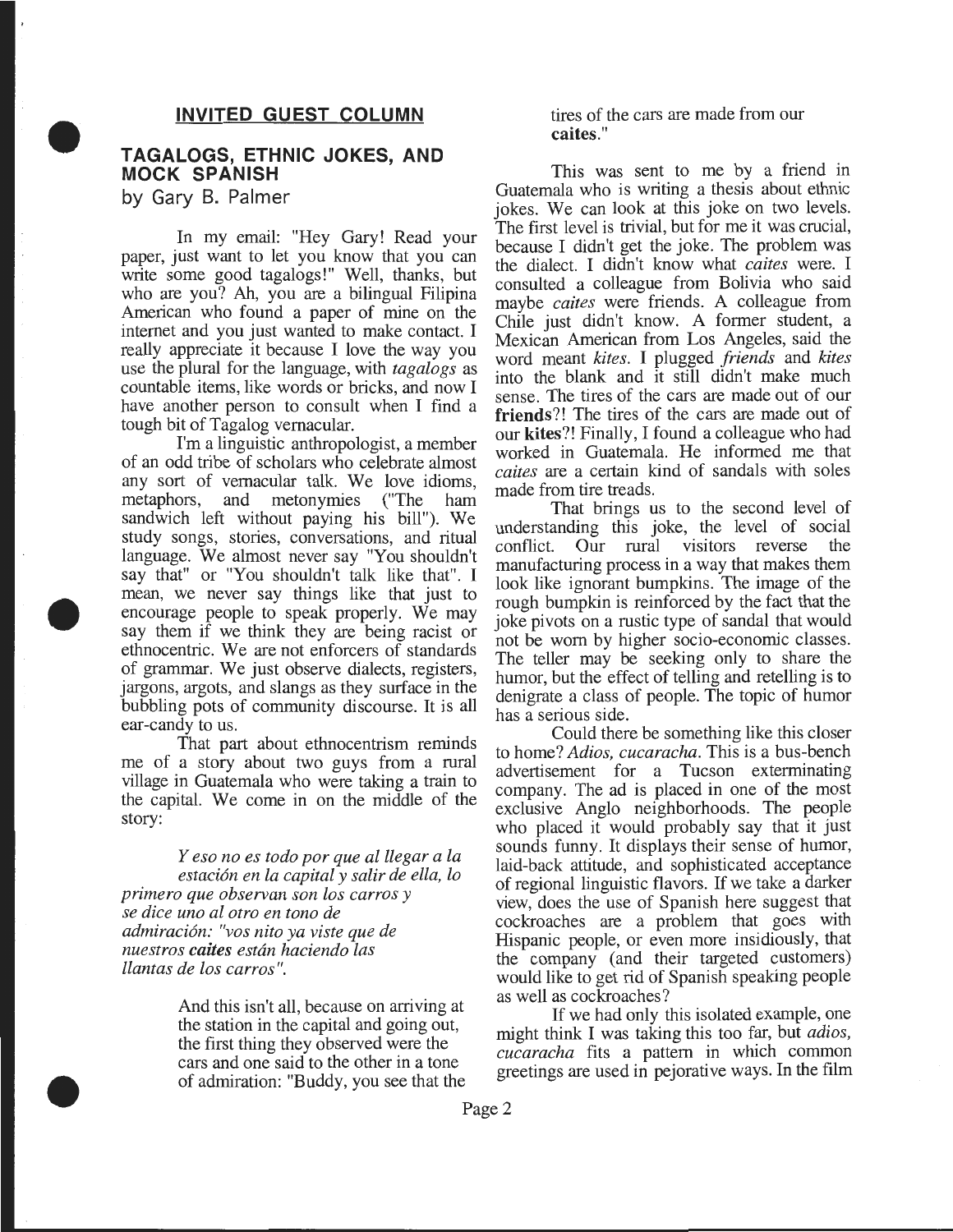*Terminator 2: Judgement Day, when the child* John Connor tosses the evil arm of the *bad*  terminator into the vat of molten steel, he says *"Adios,"* but when the *good* terminator (Arnold Schwarzenegger) permits himself to be destroyed in the vat, as he descends, he says "Goodbye." Why the difference? We also have Schwarzenegger and Hollywood to thank for the popular *"Hasta la vista,* baby," now widely spoken as one dispatches a pest or opponent. Arnold used it when he blew away the evil terminator and George Bush, Sr. used it in his presidential campaign. We might hear it again in the current campaign.

There are many other expressions like this. You can find them on greeting cards and coffee cups and hear them in commercials. Taco Bell comes to mind. We hear *"macho,"* "the big enchilada," and "No way, Jose," euphemisms such as "*cojones*," and the use of Spanish grammatical elements in "el cheapo," "no problemo," "numero uno," and "moo-cho terrifico" (on a birthday card). Jane Hill, a linguistic anthropologist at the University of Arizona, Tucson refers to all such expressions as "Mock Spanish." It is most often used by middle- and upper-income, college-educated Anglos. "The domain of Mock Spanish is the graduate seminar, the board room, the countryclub reception." The intent of the speaker is to project a positive image and to be ingratiating, but the indirect and perhaps subconscious effect is to denigrate speakers of Spanish. The effect depends upon images of Spanish and its speakers as dirty, obscene, corrupt, evil, or stupid. In short, such seemingly innocent language is a covert form of racism. By reinforcing racial and ethnic stereotypes it makes getting a job or doing well in school more difficult for speakers of the mocked language. It thereby contributes to ethnic strife. Let's say "goodbye," not *"adios,"* to Mock Spanish and learn the real thing.

#### Notes

•

•

•

I am grateful to Felipe Girón for sharing the Guatemalan ethnic joke. Further information on Mock Spanish can be found in Hill, Jane H. 1993. *Hasta la vista,* baby: Anglo Spanish in the American Southwest. *Critique of Anthropology* 13 (2): 145-176 and Jane H. Hill. 1998. Language, race and white public space.

*American Anthropologist* 100 (3): 680-690. The latter paper is on line at< http://www.languageculture.org/colloquialsymposia/hill-jane/>. My home page is at <www.nevada.edu/~gbp>. My email address is gbp@nevada.edu.

## **NOTES FROM THE FIELD**

## **EXPERIENCING MALAWI** ..... . by Marilyn McKinney & Cyndi Giorgis

Note: Last spring, we included a brief description of our upcoming adventure to Malawi and Zimbabwe to become part of a Habitat for Humanity team. In the piece that follows, we use a journal format to share slices of the actual journey. This journey, like all of life, can be viewed through multiple lenses and recounted through multiple voices. We begin with Cyndi's voice, and then in a different font, add Marilyn's perspective. We've both referred to our individual journals as well as the team journal to develop this construction, knowing that it's impossible to capture in words the many feelings, visual images, sounds and smells that comprised our experience.

#### Day 1 7/9/00

Marilyn and I met the other members of our group in Cincinnati. Our next stop is London. It's hard to believe that this is the beginning of our three-week trip. Will this be a life-altering journey? It's difficult to know what to expect when we arrive in Africa. Bill Speer has told us of his own trip to Malawi several years ago and the extreme poverty he encountered. I'm not looking forward to his vivid description of "crispy mice on a stick" that they sell along the roadside. So, the journey begins.

How do you prepare for a trip like the one we're about to embark on? I've jotted down vocabulary, explored Malawi web sites, listened to Bill Speer's stories and pinched myself dozens of times, reassurance, I guess, that I'm really joining this once-in-a-lifetime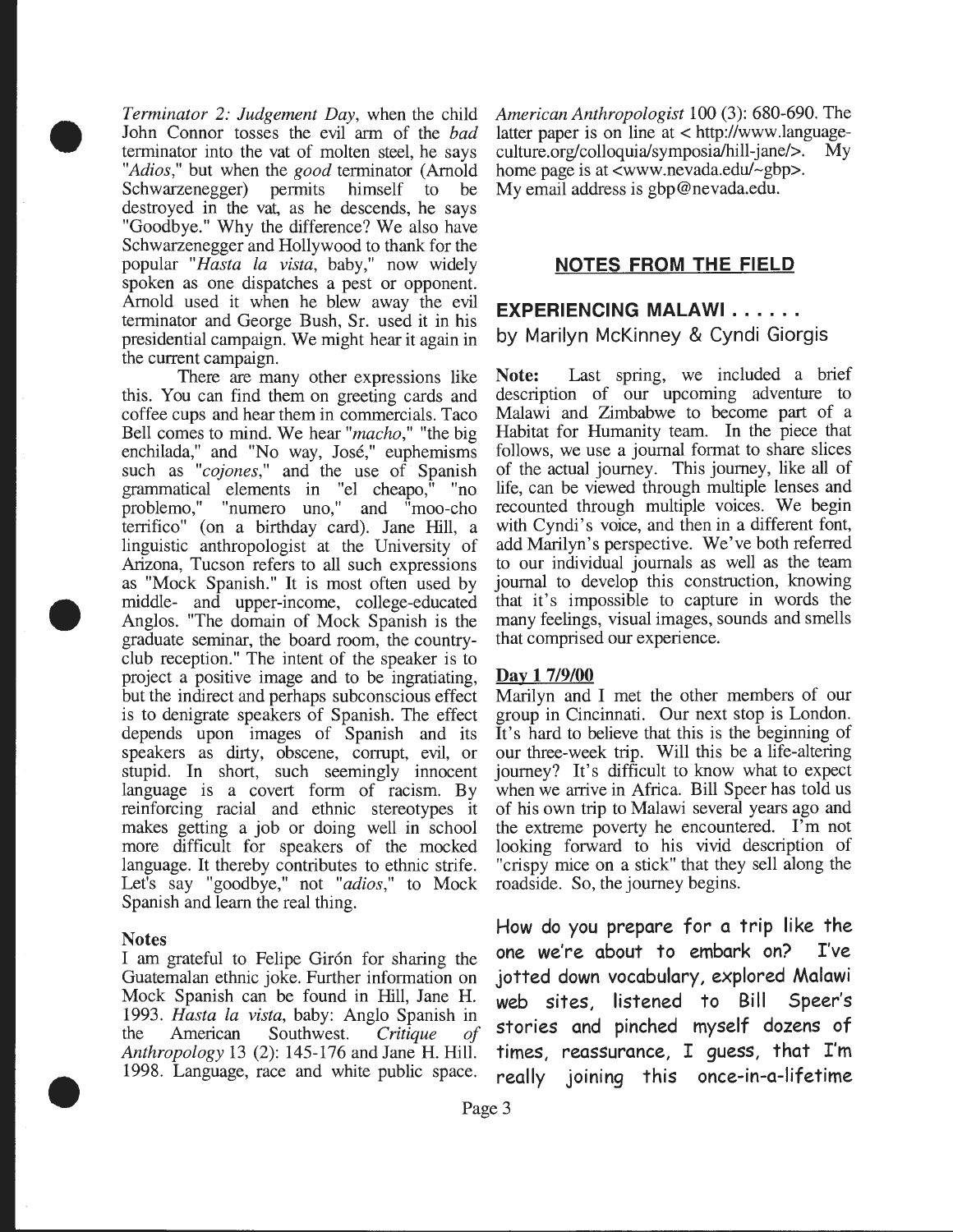•

opportunity to help build a house for a family in Africa.

### Day 2 7/10/00

We arrive at Gatwick airport after spending the night on the plane. All I want to do is take a shower. Others just take off for London. Marilyn and I catch the shuttle and then the train into London to visit the sites. Buckingham Palace is very impressive. Hard to believe that anyone truly lives there. There's a real lack of privacy!!!

It begins to rain. Where else do two book-lovers seek shelter but in a bookstore where we snatched up copies of *Harry Potter and the Goblet of Fire,*  the latest craze on both sides of the Atlantic!

## Day 3 7/11/00

•

•

Slept 12 hours. I was exhausted. I'm so excited to get to Africa. I didn't want to have to rush through London today so I stayed back at the hotel. Several of us went walking around the neighborhood and came upon a wonderful old church. There was an graveyard with headstones dating back to the 1800s. Inside the church was a pulpit from 1577. There was such a sense of history which is something that I miss living in Vegas.

It was a bit of a race - London Tower, Impressionists at the Art Gallery, and the Crown Jewels. I couldn't help but think about the extreme wealth represented in those jewels in contrast to the poverty we would soon encounter in Malawi. Yet, I have to remember how often Bob Kauffman has reminded us that

we'll find abundant riches in many ways other than material wealth.

## Day 4 7/12/00

Travel day!!! We left London for our 10-hour

flight to Harare, Zimbabwe. Once there, we took a flight to Lilongwe, Malawi. Unfortunately, most of our luggage did not make it on the flight with us. At the airport, we were met by our bus driver Mr. Kohn (and aptly named we would soon discover). He told us it would be a sixhour bus ride to the Palm Beach Resort which none of us believed since it was just a couple hundred miles. But soon it became apparent why it would take six hours—the roads were filled with potholes and at times was only gravel. Our bus barely held all 17 of us and our luggage. The seats were designed for one-anda-half people. And several of us were already one-and-a-half people. I also don't think they sell shock absorbers in Malawi because each time we hit a pothole, those of us on the back seat would go flying straight up. Our adventure truly had begun!!

I'm sitting next to a young man from Zimbabwe who has been to visit his girlfriend. He tells me his family will soon be emigrating to Australia because of "all the troubles." Mugabe's government, he tells me, has become so corrupt that Mugabe "is one of the six richest men in the world." Yet my seat companion clearly loves his country, telling me all the beautiful places to see, and just before we land in Harare, he points out the window and says, "Your first African sunrise."

## Day 5 7/13/00

After arriving at Palm Beach Resort we were fed a huge meal (an indication of how we would be eating all week). Because the huts slept either two or four, Marilyn and I had to part as roommates. I stayed with three women from Seattle--two college students and a woman who worked in a preschool. Our hut consisted of two sleeping rooms, a bathroom and a living room/kitchen area. The beds - a wooden frame with about a one-inch mattress—didn't hinder my sleep since I was tired and sore from the bus ride.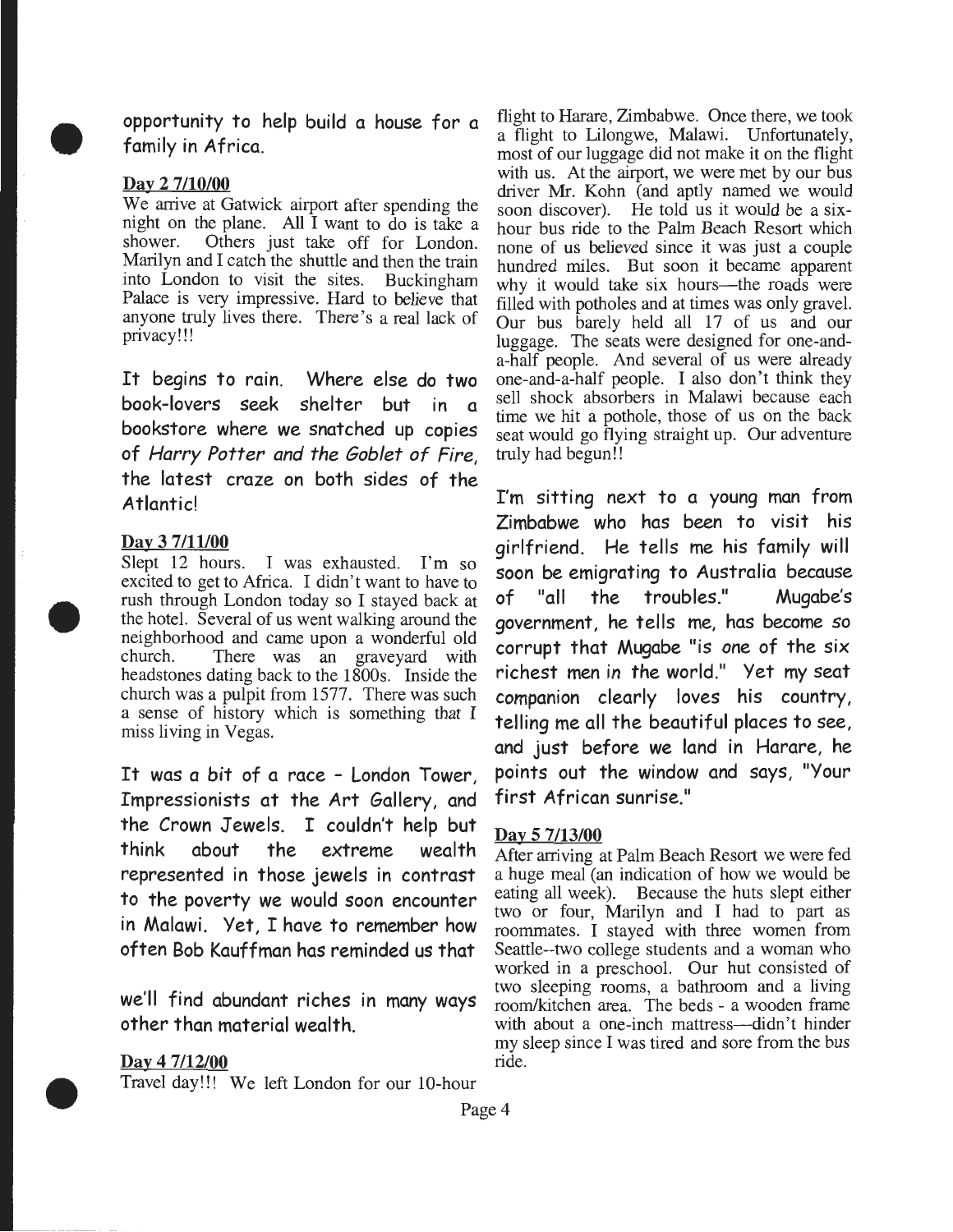In the afternoon we decided to visit the work site. Most of the lost luggage contained others work clothes so we couldn't begin work today. The four comers of the house were up to provide the structure. It was smaller than I had envisioned, but this would prove to be a blessing in the days to come.

•

•

•

We also visited the Malawi Children's Village. This is more a series of huts where children live<br>with caretakers. Most of the children are Most of the children are orphans and/or are suffering from HIV or AIDS. What was amazing were the smiles on the children. When you smiled at them, they easily smiled back. They also had a great time teasing us and we had no clue what they were talking about or doing. But they seemed to possess something that I haven't seen in children in a long time—an ability to laugh and enjoy the moment.

Our luggage arrived. Mine without my camera. This was upsetting at first but as the days went by, it was interesting to observe the events through my own lens rather than through the lens of a camera.

Our community meeting tonight was interesting. Several people expressed feelings of discomfort, of intrusiveness, as we'd spent part of the day traipsing into the midst of people's lives, snapping photo a\_fter photo. I'll never forget the sight of the Yao grandmother and the seven orphans now in her care, sitting outside the doorway of her mud hut, the sparse thatched roof which would clearly not withstand the next rainy season. She has nothing, and despite deeply embedded Yao culture that you don't help people outside of your family, she, with some help from the Children's Village staff, supports these children. The life expectancy in Malawi is 28, and to think people in the US freak out at the thought of turning 50!

## Day 6 7/14/00

Work day!!! We began by laying the bricks for the four walls of the house. The bricks were not smooth and level. There also appeared to be a<br>"right" side and a "wrong" side to "right" side and a them-something that escaped me for the better part of the day. We had to slap on the mud (matope) and then lay the brick. It went fairly fast except that we had to keep calling for more matope and had to move the bricks. The mud was made with the dirt from a huge hole that had been dug. The water came from a small underground stream that we had to walk to with buckets. I think my arms became longer with each trip.

Lunch consisted of nsima which is cooked com flour mixed with water. This was served with cooked turnip greens, onions, and tomatoes. Everything had to be boiled because the water is not treated. We also had to bring sanitary wipes to use before eating with our hands (no utensils here to have to clean!) There was a real need to be subtle about washing our hands so as to not offend the family who had cooked for us .

After working on the walls for the next two hours, we finished for the day. While waiting for the bus we started singing with the children. What joy there was in their singing and dancing.

The bricks are fired, red in color, and about  $6 \times 4 \times 16$  inches in diameter. After our lunch of nsima, which looks a bit like blobs of cold mashed potatoes and is eaten with the right hand only, I found myself up on the scaffolding laying bricks, smushing matope along the sides and tops of each brick. From this perch, I had a bird's-eye view of the countryside; the children playing and singing in the field with Alison, Ursula and Sarah (the youngest members of our team); the women and girls carrying buckets of water from the water hole on their heads; and the house-building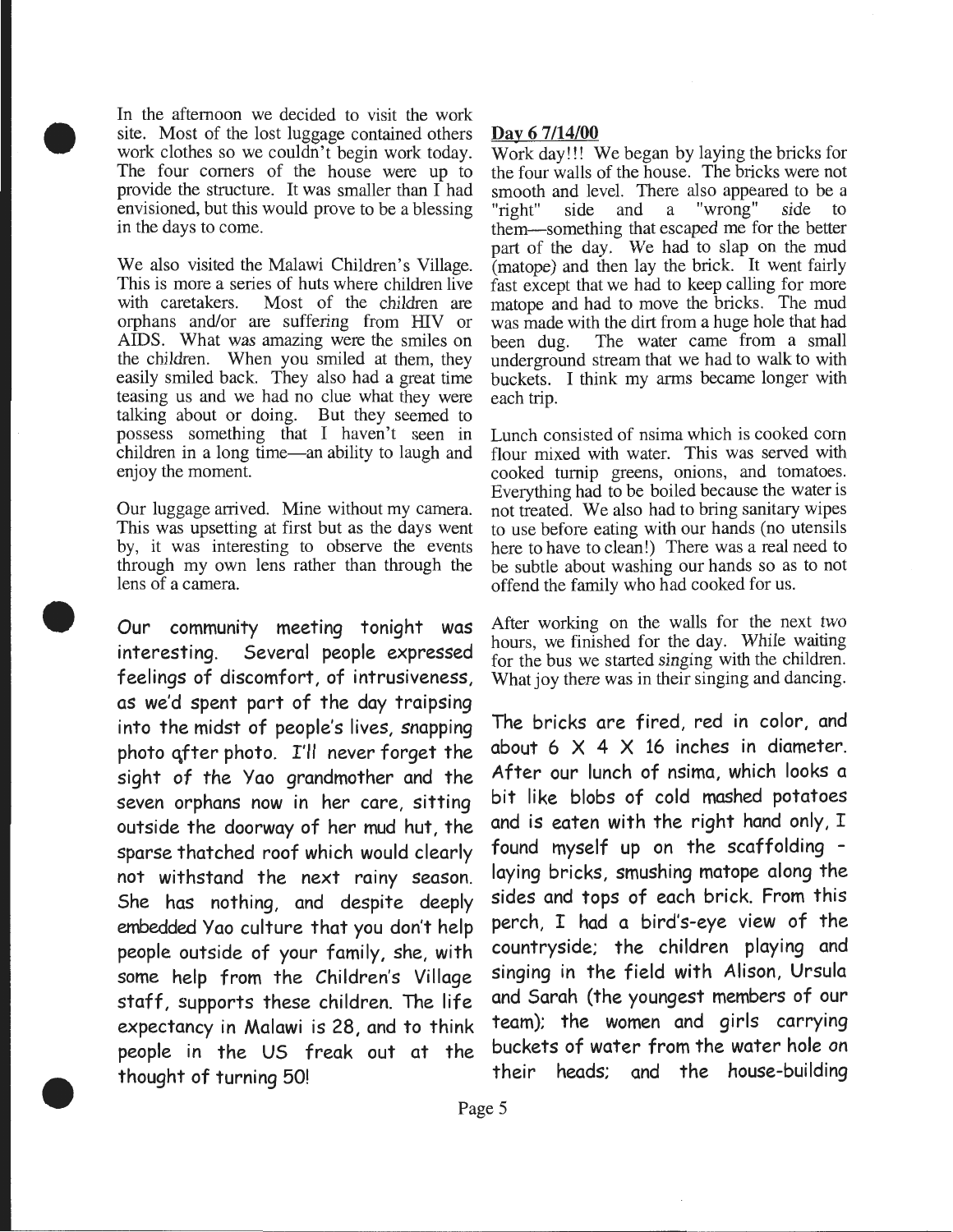**process below me. With our everpresent cameras snapping photos of the children (who always gathered around begging to be photographed), we wave and recite the good-by mantra in Chichewa, <sup>11</sup>Tiwonana mawa! <sup>11</sup> - see you tomorrow!** 

## **Day 7 7/15/00**

•

•

•

Now that we had most of the walls up, we had to begin mudding the inside. I think I found my calling! It was really difficult at first to get the mud on the trowel and try to get some of it to stick to the interior walls. There was more mud that ended up at my feet. I was using muscles in my arms and back that I never knew I had. After awhile, we discovered the trick of putting the mud on a smaller trowel and placing it flush against the wall while slowing moving the trowel down. There was a real art to this mudding stuff.

On our drive back to the "resort" I noticed the large number of coffin shops along the way. I asked Abby, our Habitat representative the reason and she told us that the median age in Malawi is 28 and people are dying of AIDS in record numbers. It was a sobering thought.

I was anxious for a hot shower since I was We went shopping in the village market in the completely covered with mud. The shower had afternoon. The vendors were of course hoping completely covered with mud. The shower had afternoon. The vendors were of course hoping a secret to it that we never really solved we would buy something but were generally a secret to it that we never really solved we would buy something but were generally throughout our stay and it involved a switch to very nice and didn't push too much. The throughout our stay and it involved a switch to very nice and didn't push too much. The heat the water. In our "wisdom" we had left the fabrics were beautiful. Also there were a lot of switch on all day after having endured cold wood carvings.<br>showers the day before. Unfortunately, the showers the day before. water was hot-scalding hot and made it As Alison (one of my hut mates) and I were<br>impossible to take a shower. So we all went in  $\frac{1}{2}$  walking through the village we commented on impossible to take a shower. So we all went in walking through the village, we commented on search of a shower which I was grateful to find  $_{\text{how}}$  safe we felt. Even though it was obvious search of a shower which I was grateful to find how safe we felt. Even though it was obvious even if the water trickled out at a brisk 40 degree we weren't from the area and we had money temperature. It's amazing what you learn to with us, no one bothered us. appreciate.

**It sometimes seems incredible that technology reaches us all the way in Malawi - J J, the proprietor of Palm Beach, allowed us to use his computer to send e-mail messages back home. So, after enjoying that luscious shower, I** 

**sent several e-mails, including one to the UTP interns and teaching faculty.**  Wonder if they will be able to respond? **Cyndi was able to put in an order for a new camera from Jerry, husband of one of my hut-mates, who would be joining us in Zimbabwe.** 

**In the bar with CNN in the background, I met Sylvia, a young woman from Southern California, now living in Prague. She and her compatriots, who are camping on the beach, are working to paint murals of African animals and vegetation on the walls in a preschool in Mangochi.** 

## **Day 8 7/16/00**

Sunday. A day of rest. My body is suffering for an over abundance of carbohydrates. Who goes to a Third World country and gains weight!! Well it's happening or at least everything I have eaten is still with me—literally. Ugh!

fabrics were beautiful. Also, there were a lot of

we weren't from the area, and we had money

In Mangochi, it was fun to read the signs on the businesses. "Be smart and beautiful." "People Always Complain" mini-shop. It felt like we had gone back in time.

**I'm finding such interesting cultural and economic issues to ponder- like the wood**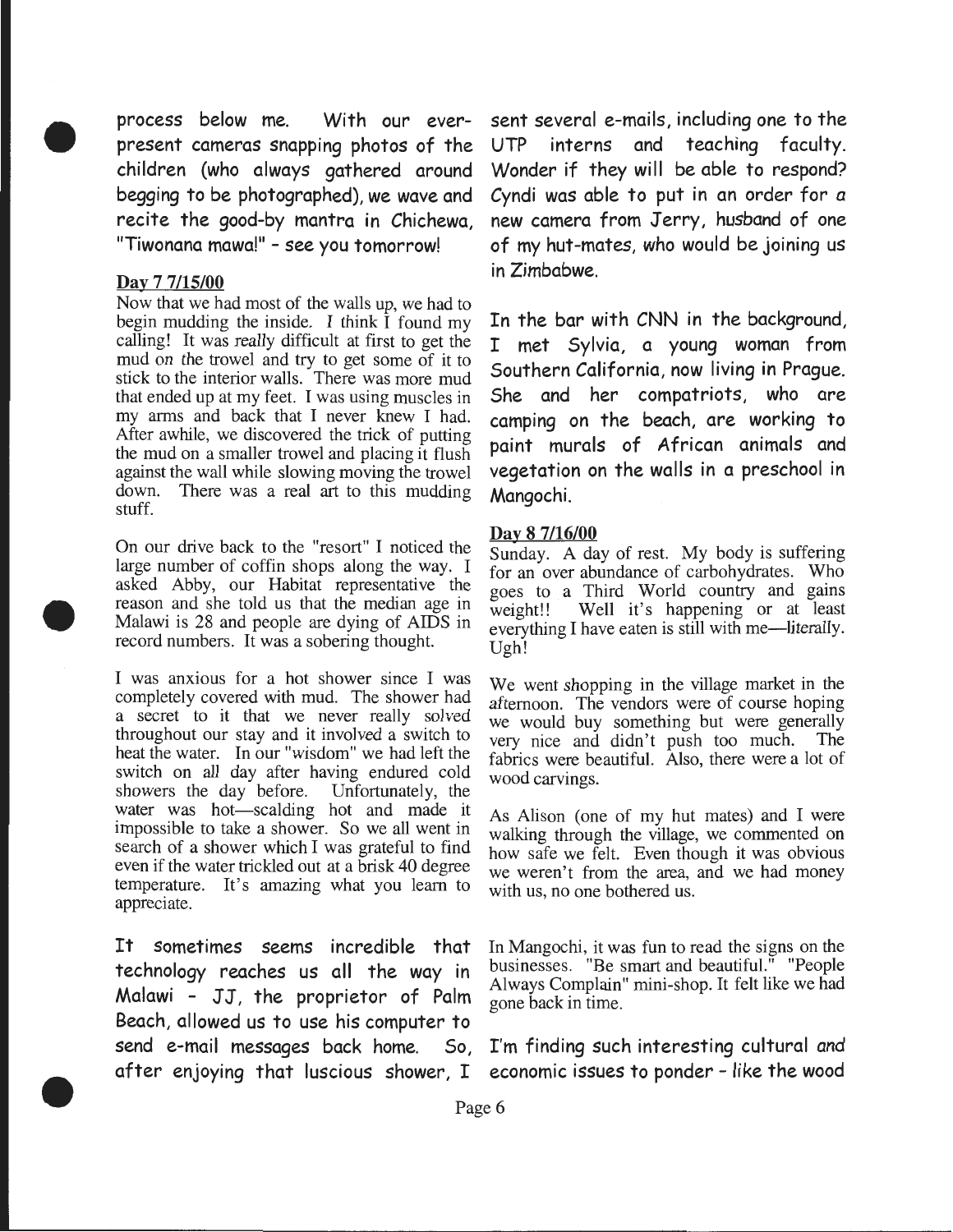carvings. We heard that the ebony used in the carvings we've been purchasing comes from forested areas that have been burned; it's illegal to cut down the trees, but apparently not to "rescue" trees from the fires. And sure enough, we can often see the fires burning up in the hills across Lake Malawi. We are living next to a fishing village. Every morning, and often late into the night, you can hear the villagers singing. The lake, however, is being depleted of fish and the government has had to exercise controls, prohibiting fishing for 5-6 months each year. With fewer opportunities to bring in fish, a way of life is changing; boys can no longer expect to follow in their fathers' footsteps as fishermen and need to find ways to pursue further schooling so that they can learn new trades. Yet, students must pay to attend schools at the secondary level, and few can afford it.

## Day 9 7/17/00

•

•

•

Mudding, mudding, mudding! Once we had the first coat of mud on the walls, we had to put on a second. Then the walls needed to be smoothed over using a long piece of wood. Above us were the people (Marilyn) on the scaffolds who were dropping mud on us which went in our mouth, down our shirts, etc. I found mud in places it shouldn't be!

At lunch I tried to explain to my hut mates that I clean up really well and that I usually look much better than this—I wear make-up, have big hair, and wear clothes that are clean and match. I promise to send them a picture to prove it since they looked at me with some disbelief.

The matope comes mixed in all consistencies, depending on who mixes it and how long it sits. What looks like a relatively neat matope job from my place on the outside walls is quite sloppy looking from the interior! Cement is too expensive to use alone as mortar; thus, the use of matope. However, because mud alone will not withstand the excesses of moisture during the rainy season, it is necessary to cover it with a thin layer of cement, a process referred to a "pointing" (and those of us engaged in this "new" task became the "Pointer Sisters!") After throwing water on the walls, you scrape off the excess mud with your trowel and then fill the space between the bricks with cement. After if dries, you take a broken brick and rub it across the entire surface, which smoothes the cement and makes the brick look more orange in places.

## Day 10 9/18/00

Getting used to eating nsima—it really has no taste at all. We have now had fried eggs five days in a row for breakfast. And they slide right off the plate if you aren't watching. I hope to never eat a fried egg or drink a Coke when I return home.

Each day I'm learning more and more about techniques for building houses - I've worked on covering the foundation of the house with cement, building the drainage gutter that will prevent the rain water pouring from the roof tiles from seaping into the house, and yes, I also got to work on the latrine! I can now lay claim to the fact that I have helped to build latrines on two continents! I never got up on the roofthat job was saved for Vern (who the children named "Chuck Norris"), our only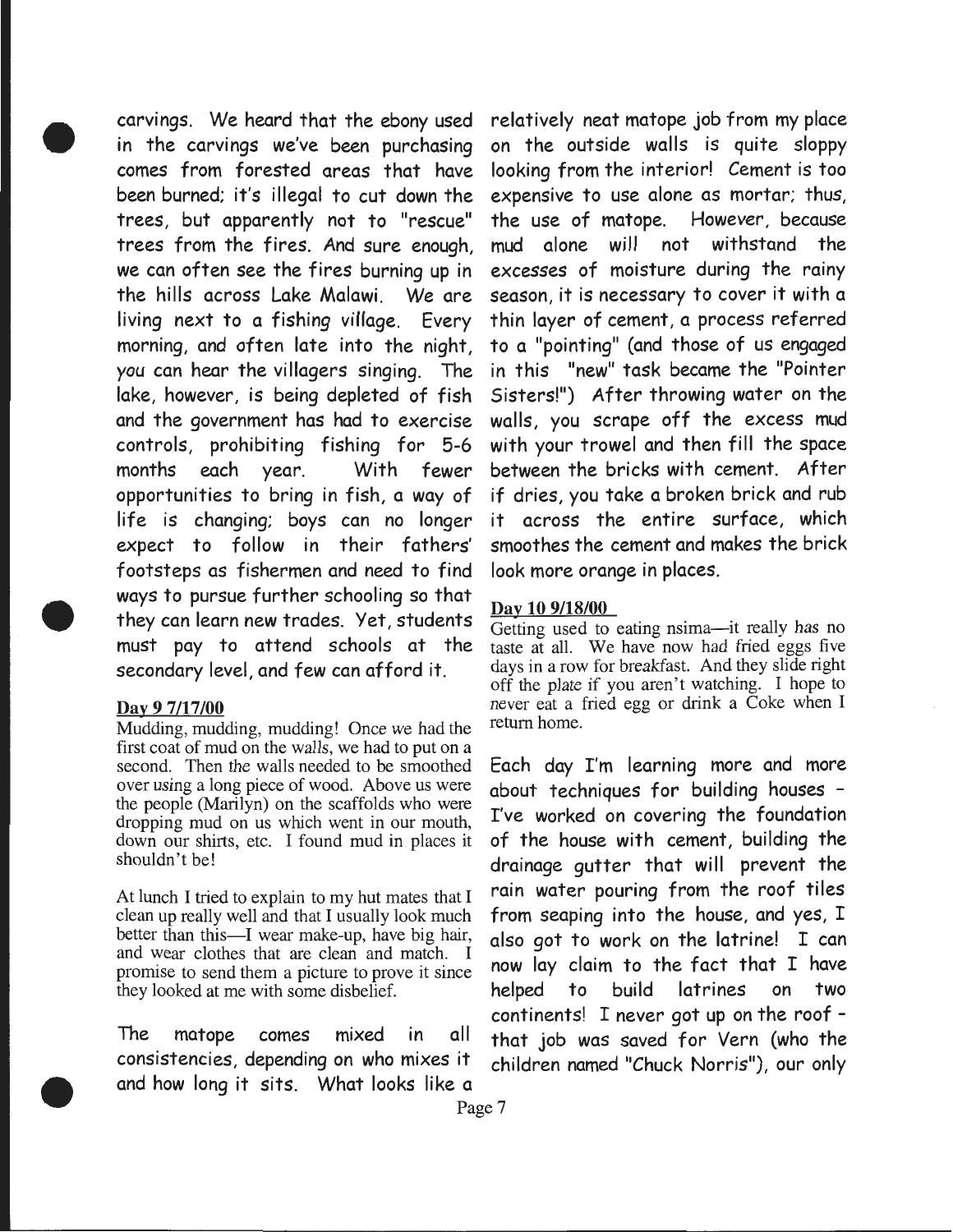skilled carpenter in the group. And one of the more difficult tasks, literally breaking up the bricks with heavy mallets and picks, to make "gravel" to mix in with the flooring compound, I did for about 30 minutes before getting a head ache.

## Day 11 9/19/00

•

•

•

Each night, my hut mates and I debrief about our experiences so far. We also talk a lot about our own lives and how this is affecting us. We laugh and eat and have the best time. We realize we are sharing an experience that few will truly understand.

Bob is working with George and Abigail, our Malawian Habitat contacts, to plan the dedication ceremony. In the process he gathered facts about the cost of the house. Each house requires 10 bags of cement at 450 kwachas; 2 builders at kw 2640; 2 carpenters for roofing at kw 825; window frames at kw 1000; 2 doors at kw 1600; polings at kw 2900 for a total cost of kw 25,000 or about \$500 for a 5 by 6 meter house. Each homeowner buys bricks and agrees to repay Habitat kw 295 (\$5) a month. The Mangochi affiliate built 25 houses in the last year; nearly 5000 houses have been built in Malawi, making it the 3rd largest Habitat country after the US and Mexico.

In one of the books I read before the trip, I had found a wonderful quote- an African proverb -- that seemed to capture an important part of Malawi, typically referred to as "the warm heart of Africa" in the travel literature: "A smile is a light in the window of your

face that shows your heart is at home." So many of us commented, day after day, about how happy the people were - often it seemed in spite of extreme poverty and few possessions. Each day is spent engaged in the multitude of tasks involved in living, in surviving. I can't say it's a simple life; yet, over and over, I've been struck by the power of simplicity, and I wrestle with the knowledge of my white, middle-class privilege.

## Day 12 7/20/00

House dedication today. It was such a moving ceremony. The chief of the village came and the Habitat people sang songs and gave speeches which were so eloquent. The tears came at one point because it felt like we had truly given something to this family. Even though the house wasn't completely finished, we had worked hard and accomplished so much in less than a week. We had brought juice and cookies for the reception and all of the children in the village arrived with cup in hand. The juice was mixed with water and it was amazing that every child received some. I think what I will miss most are the children. Their smiles, their laughter, their singing, and their joy. reminded me once again that what is important in life are not the material possessions we obtain, but the people who make our lives rich with love and laughter. We also get so caught up in the trivial details of our lives where in Malawi the need to survive each day is a struggle. It may not have been a life altering experience, but it certainly has made me reflect on how I live my life and the importance of the people who are my family and friends. I have vowed to life my life with kindness.

In the shadow of our almost completed house, we joined together with the people of this small village, singing, clapping, dancing to the songs that Abigail and Russell had written just for the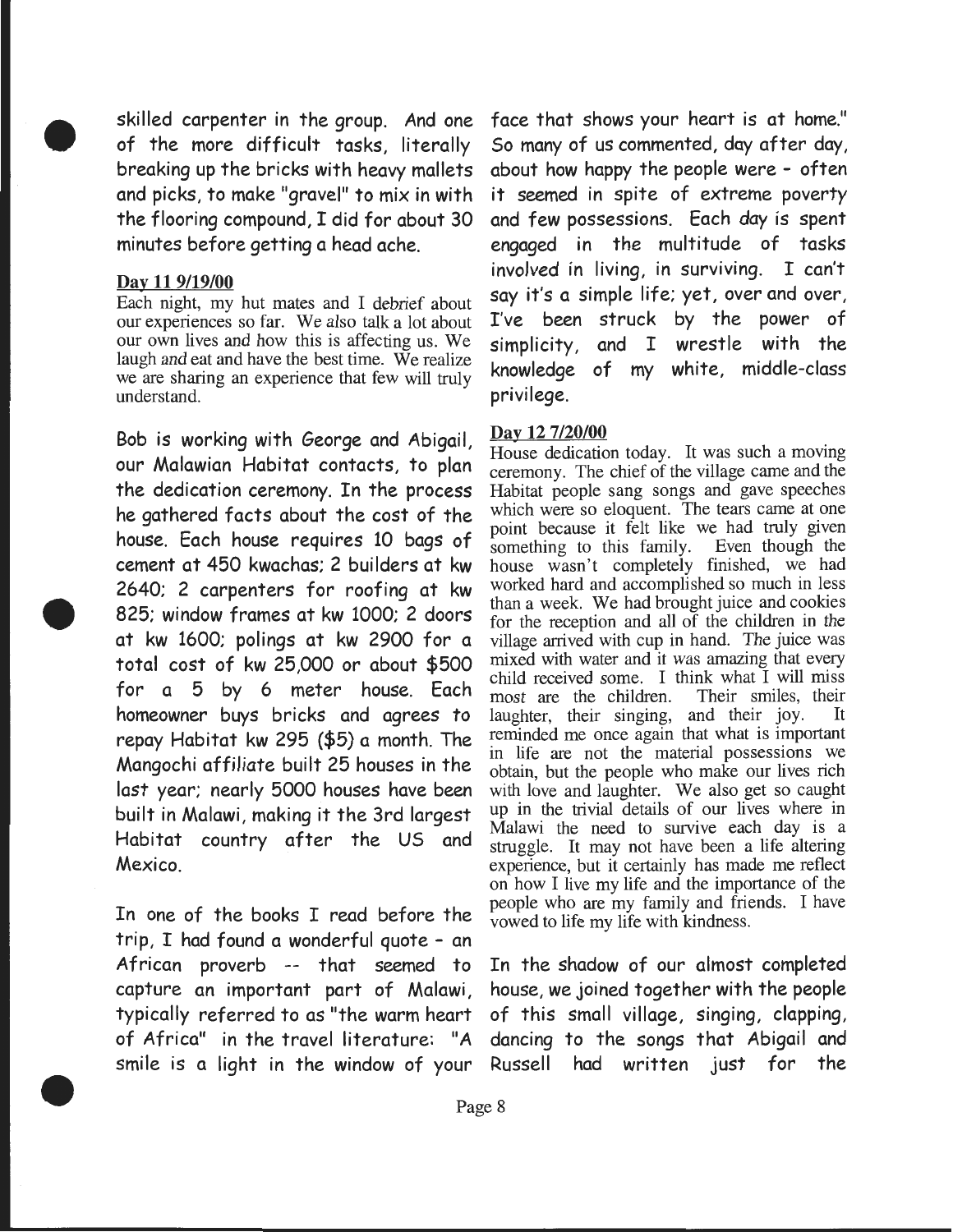occasion. Mr. Chimweyo, the father and owner of "our" house, read from his notes as George translated: "I just want to thank you for coming all the way from America to build this house:' As the tears streamed down my face, Mercy, the grandmother, read the speech she had prepared in English: "I appreciate the way you behave. As the Bible tells us, there is a time for everything. Indeed that is true.... Out of sight does not mean out of my mind..." I felt proud to have been part of this effort and wondered how my experiences in Malawi would manifest themselves in my life and continue to shape who I am as a person.

•

•

•

## **SPECIAL GUEST COLUMN**

## **HELPING CHILDREN TELL WHAT HAPPENED: IMPLICATIONS FOR REDUCING CHILD ABUSE IN CHILDREN WITH DISABILITIES**  by Rebecca Nathanson

It is estimated that children with disabilities are at least one and a half times and perhaps as great as five times as likely as other children to be abused and are four to ten times more vulnerable to sexual abuse than their nondisabled peers (Sobsey, 1992; Tobin, 1992). Identifying abuse in non-disabled children is a complex and difficult task, and the problem is greatly exacerbated when the child has a disability. In cases of alleged physical or sexual abuse, children are often the only sources of vital information. There is rarely definitive physical evidence or an adult witness to verify a child's report. Without corroborating evidence, legal professionals rely heavily on the accounts of children to discover the truth. Moreover, the legal issues for a prosecutor presenting an abuse case involving a victim with a disability revolve around the capacity of the victim to aid in the investigative and judicial process (Borko, 1992).

This is an awesome task for most, and even more difficult for children who have difficulties in communication.

It is estimated that approximately 50% of child victims of abuse possess a learning and/or behavioral disorder (NIH, 1999), both of which populations possess difficulties in language and communication. Gibbs and language and communication. Cooper (1989) note that as many as 90% of children with learning disabilities exhibit mild to moderate language deficits. Such language moderate language deficits. deficits are likely to present difficulties in communication, especially when a child must communicate about an abusive situation. Communication difficulties are also quite prevalent in children with behavior disorders (Edwards, 1995). These children have difficulty understanding the intentions of the listener which often leads to misinterpretation, and a lack of verbal mediation skills, skills that are often required while participating in the investigative and judicial process. If children are not able to communicate effectively, they are often perceived as incompetent or less believable, often hampering the prosecutor's efforts to investigate the case or to utilize the child's

testimony in court.<br>When children are victims and witnesses, society has a dual responsibility. One is the discovery of the truth, the basis of justice. The other is protection of children, both from abuse and from the stresses of a systemrelated stress. Current socio-legal practices were designed for adults and neither maximize the accuracy of children's reports nor minimize their distress. Common legal practices can interfere with children's ability to perform at their optimal level. They can place unique pressures on child witnesses not found among adults. For example, the liberal use of continuances can extend cases for years. Children's memories erode over time degrading the quality of evidence they can provide (Brainerd, Reyna, Howe, & Kingma, 1990). The lack of resolution during formative years is thought to interfere with development and mental health recovery (Goodman, Levine, Melton & Ogden, 1991; Runyan, Everson, Edelsohn, & Coulter, 1988; Pynoos & Eth, 1984).

Researchers have found that prosecutors' concerns about children 's limitations in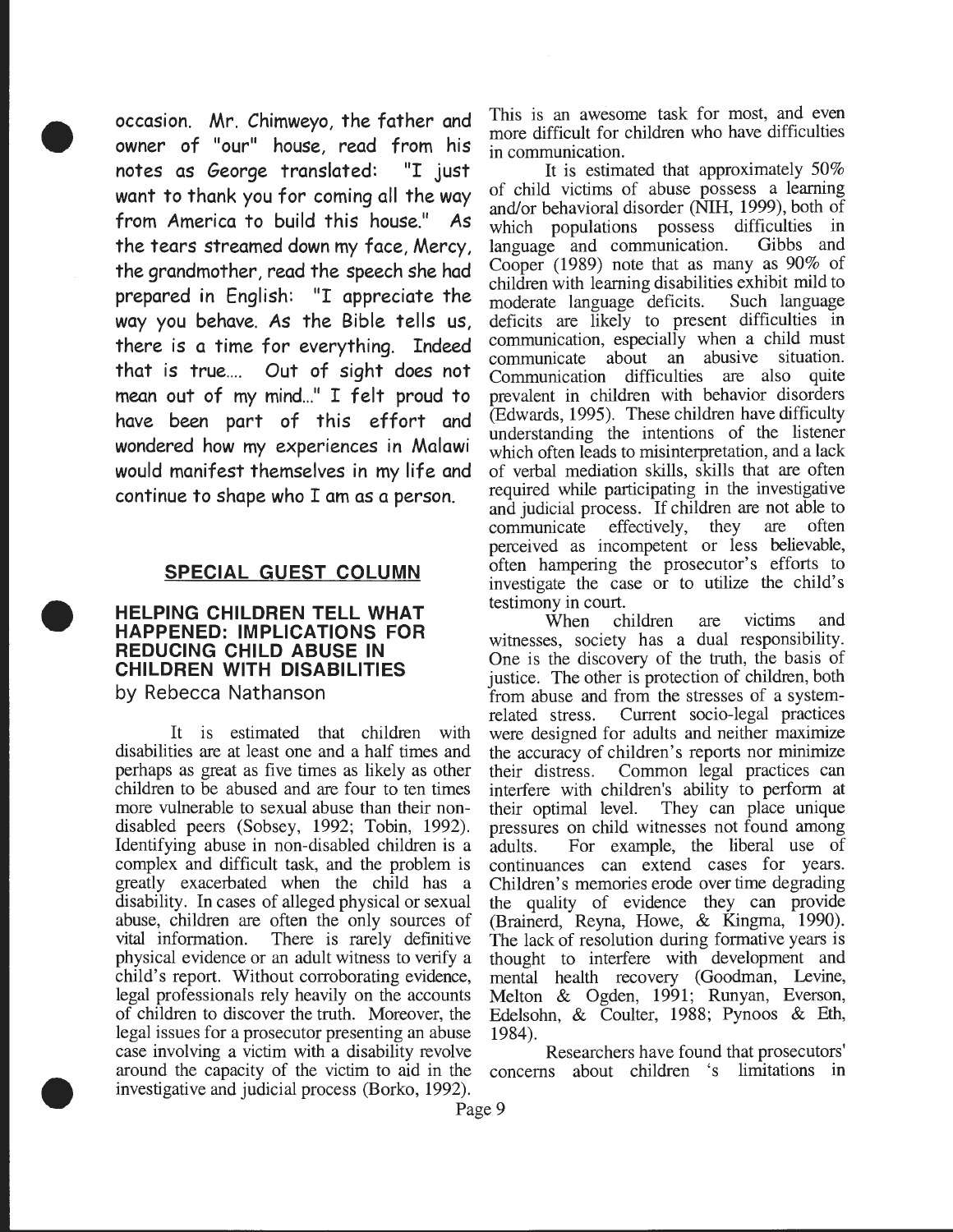cognition and emotional stamina are responsible for a reluctance to file cases or a willingness to plea bargain to lesser charges (Melton, Limber, Jacobs, Oberlander, & Berliner, 1992). In some states, young children must be qualified as competent before their testimony is heard and cases are dismissed due to concerns over children's competence (Bulkley, 1989; Whitcomb, 1992). When trials do occur, child witnesses may be confronted with jurors who hold inaccurate stereotypes of their abilities (Goodman, Golding, & Haith, 1984; Lieppe & Romanczyk, 1987). Further, there is a growing concern that child witnesses face a host of system-induced stressors as they journey through a legal labyrinth designed by adults for adults (Myers, 1987; Whitcomb, 1992). These include pretrial delays, interrogation by numerous interviewers, rescheduling and continuances, need to confront the accused, multiple court appearances, insensitive examiners, and lack of legal knowledge and social support (Spencer and Flin, 1990). By virtue of their status as children, child witnesses are ill-equipped to cope with the demands of the investigative and judicial systems. Several researchers have found that children under ten have limited knowledge and misconceptions about what is happening around them and what their role is in the process (Cashmore & Bussey, 1990; Flin, Stevenson, & Davies, 1989; Melton, et al., 1992; Saywitz 1989; Saywitz, Jaenicke, & Campara, 1990; Warren-Leubecker, Tate, Hinton, & Ozbek, 1989). Studies also show that child witnesses express fears and anxieties regarding participation (Sas, 1991). Under stress, children shut down on the stand, unable to testify, depriving decision makers of critical evidence.

•

•

•

Recalling past events into a narrative sequence in which adults can understand is one common difficulty among children required to testify. Young children's recall of past events are accurate, yet their responses are often incomplete (Fivush, Hudson & Nelson, 1984, Goodman & Reed, 1986, Nelson, 1986, Saywitz, et al., 1991). In examining the literature on the narrative accounts of children with learning disabilities, few differences between their accounts and the narrative accounts of nondisabled children emerge. The primary difference that is consistent in the literature is

the amount of information recalled. Children with learning disabilities tend to recall significantly less information than those without learning disabilities (Graybeal, 1981, Hansen, 1978, Roth, 1986). This includes less 1978, Roth, 1986). information about character description and context, shorter or fewer episodes and reduced usage of planning and connecting the narratives to events (Roth, 1986).

When a person develops a narrative they must have control over the comprehension and<br>expression of sequentially presented expression of sequentially information. A child has to use semantic decoding with situational cues, retain verbal information and be able to organize and sequence the content. These skills are used when one must discuss experiences in detail. It is a speech in which the speaker holds the floor and paints a vivid picture of what actually took place. A child with learning disabilities can formulate such a narrative picture when they are asked focused and direct questions about a story as long as the structure has been provided. In addition, children with learning disabilities have the language strategies in their repertoire to process the information, however they often have trouble using these strategies to self regulate these activities and formulate a verbal response adequate for adult audiences (i.e. jury) to find logical and believable (Montague, Maddux & Dereshiwsky, 1990). They often need guidance and procedures to help them in expanding their recall.

In a recent study, a strategy referred to as Narrative Elaboration Training (NET), was utilized to enhance the narrative accounts of children with learning disabilities (Nathanson, Saywitz, & Ruegg, 1999). Two weeks after participating in a classroom staged event, 39 seven- to 12-year-old children identified as learning-disabled were randomly assigned to one of two treatment conditions: (1) NET or (2) motivating instructions (control). Children in the NET condition were taught that they could improve their recall of past events by organizing event information (participants, setting, actions, and conversations/affective states) represented by a simple drawing on a card. During mock recall, children were taught to use these pictorial cues to trigger retrieval of information from each category. For example, when shown the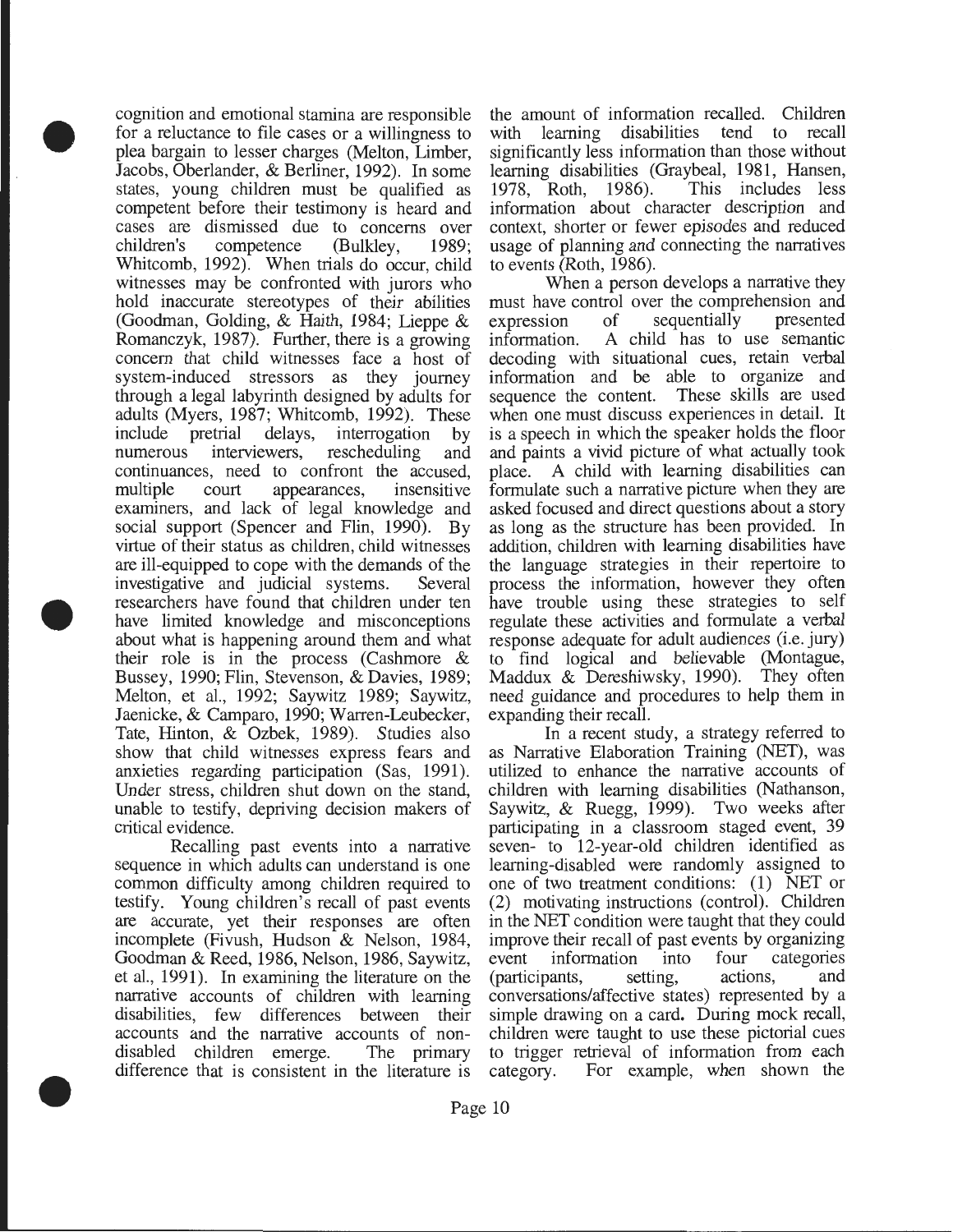"people" sign, children were told "When you talk about things that have happened, you will need to remember the people who were there, what they looked like, and how they were dressed. You can use this sign to help you remember." These drawings, referred to as These drawings, referred to as "reminder signs", are generic in character in order to be useful across different situations and avoid introducing bias. Children in the motivating instructions condition spent the same amount of time with the same researchers involved in similar activities and materials as the narrative elaboration training group. However, they were given motivating instructions, such as "Try your best to tell everything you remember" instead of specific strategy instructions.

•

•

•

Following the second training session, children's memory for the classroom event was individually tested utilizing both free and cued recall. Children were asked to give a narrative account of what happened, followed by the presentation of each of the reminder cards to prompt memory for the event. Responses to free and cued recall were compared across treatment conditions. Results indicated that children who received NET recalled significantly more correct information during cued recall than children who received motivating instructions. Moreover, NET not only significantly increased children's recall, it did not adversely affect their error rate.

The fact that the NET was beneficial in significantly increasing the amount of information children with learning disabilities correctly recalled without increasing the amount of errors recalled is very encouraging. In cases of alleged abuse, this strategy could be instrumental in aiding children with learning disabilities in offering complete and accurate testimony during the investigative and judicial process. This could reduce the need for specific questioning that often elicits a blend of children's memories and interviewer's suppositions. Overall, NET could be a valuable tool that could expand children's retelling of events and improve the quality of children's evidence. Consequently, ultimately there could be fewer children returned to potentially dangerous environments and fewer false accusations against possibly innocent adults.

Note: For a complete list of references or

further information, please contact Rebecca Nathanson at mathans@nevada.edu.

## **STEREOTYPICAL BELIEFS, SUBTYPING, AND MEMORY BIAS**  by María G. Ramírez

Have you ever been told, "It's not personal"? Do you remember when it was said or by whom? Perhaps you don't recall the circumstances or the individual who made the statement but you do remember the words, and more importantly, you might remember thinking, "It is personal."

The statement, "It's not personal" embodies a message and meaning that's interpreted and understood differently by members of White and non-White groups. The same finding was reported by Branscombe (as cited in Silver, 2000) related to racial slurs directed at Whites and non-Whites. Each viewed and interpreted the racial slurs differently, based on their experiences, understandings, and expectations. For the non-White person, who had probably encountered racist behavior since childhood, the racial slur signalled more discrimination to follow, not only for himself but for his family as well. The White person was able to dismiss the racial slur as a singular occurrence, having no particular significance or relevance to himself or others like him. Thus, discrimination is not understood by those who experience it the least and known too well by those who feel powerless to control that which they can not change, the basis of the racial slur.

At the root of discrimination are stereotypes. Silver (2000) describes stereotypes as a "mental process that is similar to the printing process known as stereotypy, in which images are printed from a plate. Every inked image produced from the plate is exactly the same. In human behavior, the 'stereotypic plates' are our expectations about how members of certain groups will act or think. Based on false generalizations, stereotypes are the source of prejudice" (p. 10).

For White individuals, the statement, "It's not personal" *is not* personal because their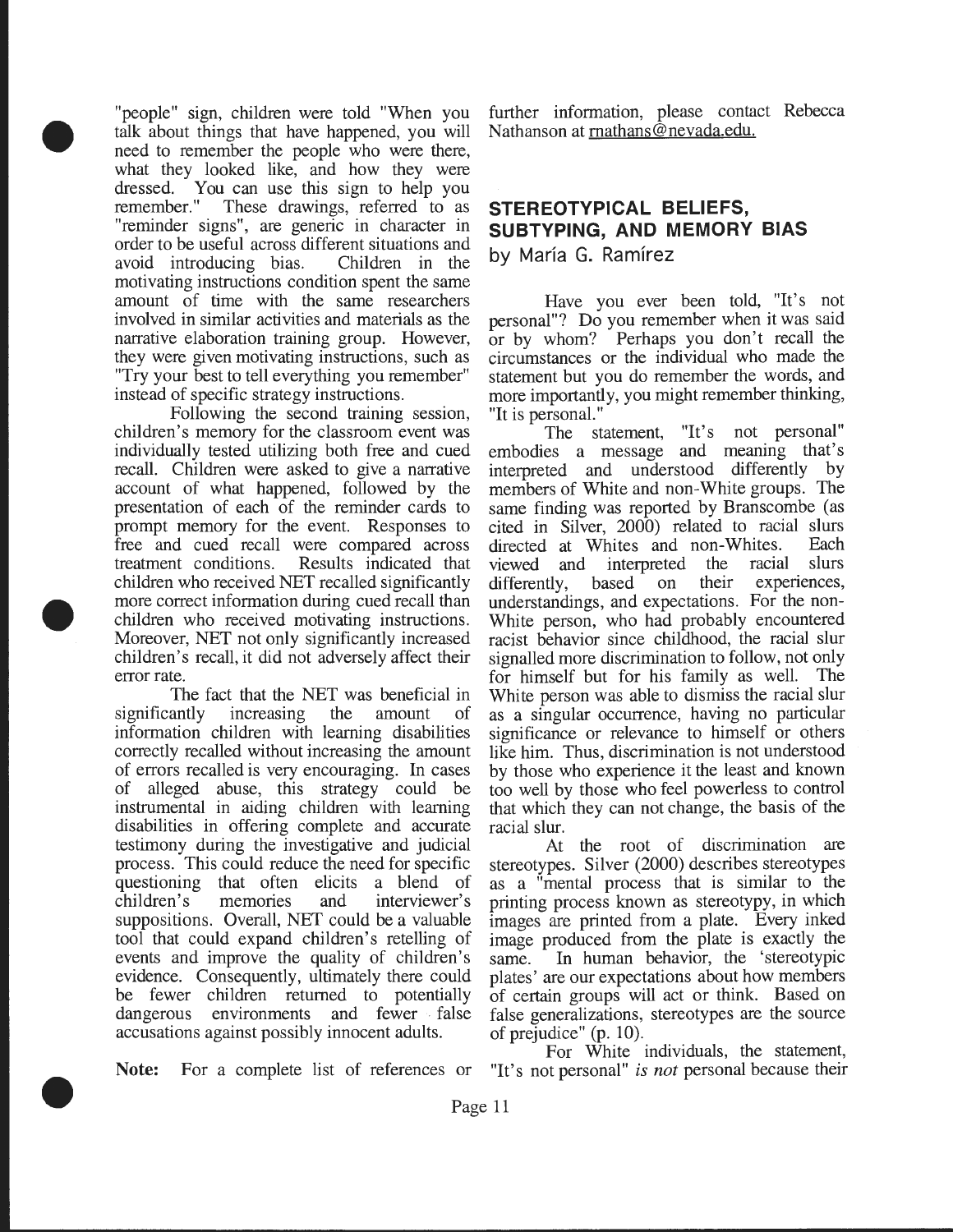experiences and understandings and the control they have over the circumstances are different than for non-Whites, who know that they can not control or change the essence of who they are, non-White, and therefore *it is personal* for them.

•

•

•

Stereotypes and stereotypical beliefs affect minorities and women in ways that most would not acknowledge or be aware of. "If there is an over riding theme to my work, it is that stereotypical beliefs can seep into decisions in subtle ways ... I don't think people are aware that they want more proof of a woman's competence than a man's, or more proof of an African American's competence than a white's, but because of long conditioning in stereotypical beliefs, it creeps in" (Biernat, as cited in Silver, 2000, p. 11).

The paradox related to stereotypes and decision-making is vividly illustrated in the employment process. "Subjects lowered their application standards for minorities and women, making it easier for them to become finalist for jobs. However, the same subjects then required minority and female finalists to meet higher standards than men or whites to be offered the job. This occurred even as the subjects were consciously attempting to eliminate prejudice in their decision making" (Silver, 2000, p. 11).

The relationship between stereotypes and discrimination should be evident. The thinking and behavior that give rise to them can not be changed merely by increasing the contact with members of stigmatized groups, as researchers once thought. For the person who believes that his decisions are objective and free of stereotypes, two subtle, unconscious processes may be at play. If you've ever heard the statement, whether applied to you or someone else, "Marc's not like other African Americans" then beware. The person is engaging in *subtyping,* "creating a subcategory for individuals, while clinging to stereotypes for the group as a whole" (Silver, 2000, p. 11). Equally damaging is *memory bias* in which the mind purges information inconsistent with a stereotype while retaining that which does. Stated differently, "if you expect a member of a stigmatized group to be less competent, you'll be more likely to recall behavior consistent with that expectation" (Silver, 2000, p. 11).

In case the examples are not yet clear,

when a White person says to another White person, "It's not personal" it probably isn't. Unless the person making the statement is a male with authority over a female, then the statement may be personal but based on gender stereotyping. Stereotypes affect females, not in the same way as minorities, but nonetheless<br>females may fall victims to gender females may fall victims to discrimination. Returning to the example, if the White person makes the statement to another White person, it probably isn't personal. In other words, the decision or action, whatever that might be, was based on something other than the person's race.

If the statement is made to a non-White person, the statement is most likely personal, even if the person making the statement is not consciously aware of his or her stereotyping, subtyping, or memory bias. Interestingly, while not being able to explain it, non-Whites almost<br>always know that it is personal. They always know that it is personal. understand the decision or action was based on their race or ethnicity. It doesn't matter that the individual making the decision isn't aware of his/her prejudice or that the non-White doesn't know the terms subtyping or memory bias, the non-White understands .

#### Reference

Silver, D. (2000). Confronting prejudice. *Catalyst, Summer 2000,* 8-11.

## **DIVERSITY IN THE MELTING POT AND SALAD BOWL OF AMERICAN CONCEPTUAL METAPHORS**

by Steve McCafferty

For much of the last century one of the strongest metaphors in operation in America was "the melting pot". Immigrants who came to this country, particularly from Europe, were expected to change their ways from the "old country", to learn English, and to "assimilate" (the driving force behind the metaphor). The entailments of the metaphor are very descriptive of the process: all that came before is painfully "boiled away", leaving no room for beliefs other than those stamped "American" by the popular will.

The power of such "conceptual metaphors", as they are sometimes called, in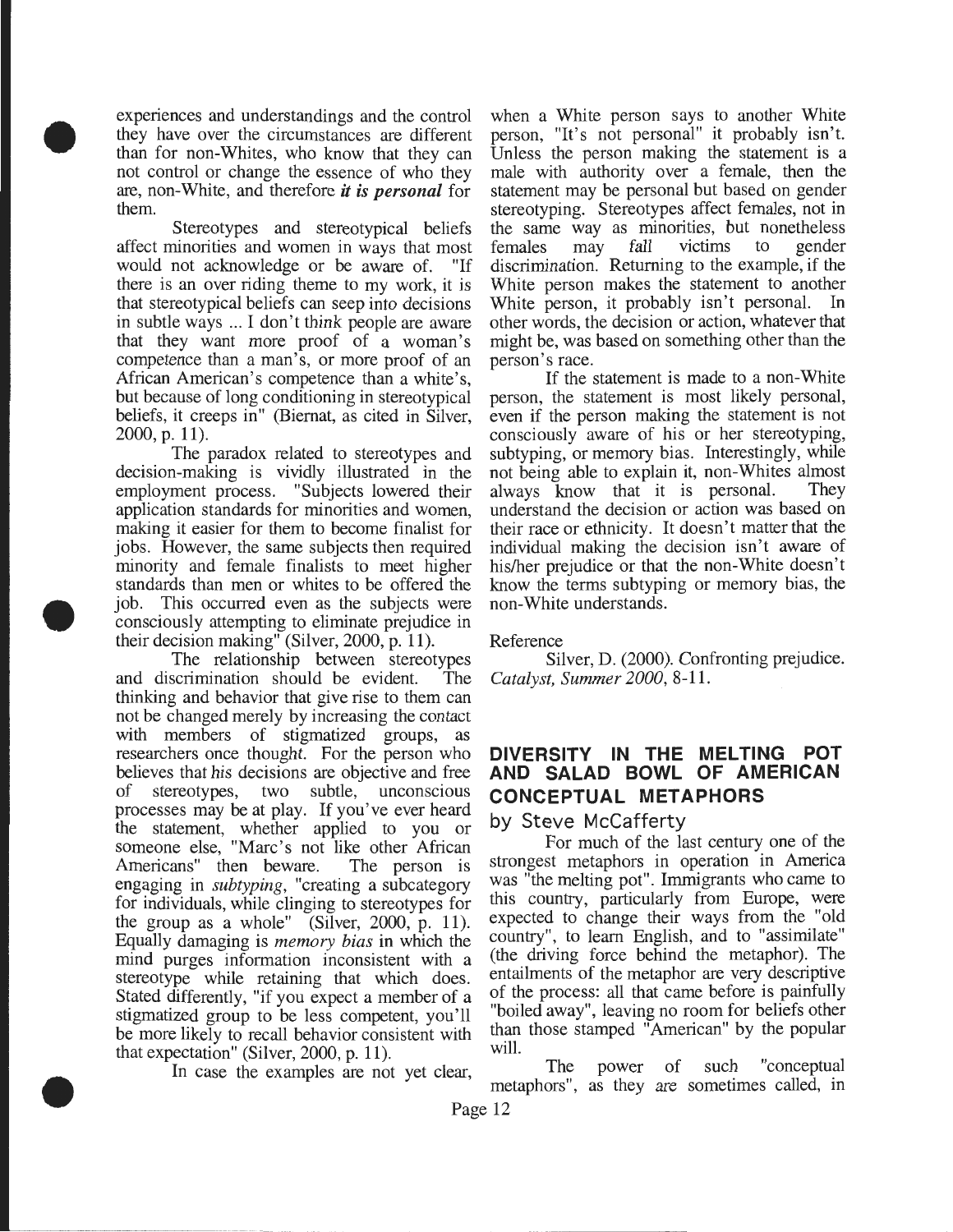relation to how we think about the world is well attested to. For example, the anthropologist, Naomi Quinn, has shown how our metaphors of marriage are tied to how we speak about it. Americans, for instance, often deploy the conceptual metaphor MARRIAGE IS AN INVESTMENT, with instantiations such as "And that was really something that we got out of marriage" and "I'm scared it's going to cost me too much and leave me without being able to stay in the relationship" (Quinn 1987: 177). Thankfully, there are Americans who do not conceptualize marriage as a commodity, although commodity metaphors themselves are currently ubiquitous in our language.

•

•

•

Over time our conceptual foundations as a culture do of course undergo change, and not surprisingly, this is evident in the metaphors that guide our thinking. These days, the melting pot metaphor has very little sway over how we perceive the process of what is now termed acculturation". Instead, we defer to the "salad bowl" metaphor, the entailments of which lean toward a separate but unified make up; some of us are "olives" others "peppers", etc., but we still make up a delicious lunch (or something like that). However, I don't feel convinced that this new metaphor has the same power as the last one. Indeed, I suspect that most Americans are in fact unaware of the new metaphor altogether, although they likely sense that things have changed.

In any case, the old metaphor is no longer in operation. Certainly this is evident in our schools as many students who have immigrated to the U.S. live in communities in which their first language-culture remains dominant despite years of residence. Because of this, teachers often express frustration that their students are not opting to become full members of the mainstream society. Teachers are conscious of the loss of opportunities and possible forms of exploitation that await such students as a result of these circumstances. Indeed, this should be a major concern. It may be hard to achieve, but immigrants need both to have a chance to identify with their home culture and language and to fully participate in the life of America.

I don't think the underlying concept of a "salad bowl" is going to get the job done. First of all, there is no sense of process entailed by this metaphor. It is an inert representation  $-$  the only thing that binds us is salad dressing? Although I'm not proposing a new metaphor, a little language awareness can, particularly from a critical theory perspective, provide an important means of gaining insight into the world around us, including issues related to diversity.

#### Reference

Quinn, N. 1987. 'Convergent evidence for a cultural model of American marriage' in D. Holland and N. Quinn (eds.): *Cultural Models in Language and Thought.* New York, NY: Cambridge University Press.

## **ENHANCING RECRUITMENT AND IMPROVING DIVERSITY**

**by Harriet E. Barlow and Paul W. Ferguson** 

The UNLV Graduate College Mission<br>ent defines the university as *an* Statement defines the university *intellectual community where students and faculty from different backgrounds and interests pursue advanced knowledge and seek both personal and global improvement.* In keeping with that definition and in support of the University's goals related to being studentfocused, growing selectively, and creating a just and inclusive campus environment, the Graduate College seeks to refine and enhance recruitment of excellent graduate students with commitment to improving diversity.

As part of our plan of action to enhance recruitment and improve diversity, the Recruitment Incentive Grants (RIGs) Program will be expanded. The RIGs Program was established in 1999 to enhance individual department recruitment. Other activities will include the development and implementation of targeted recruitment strategies designed to increase the number of ethnic and racial minorities participating in graduate education at the university by 3 percent. To that end, we will continue our active participation and support of national recruitment programs that enhance diversity including Project 1000 and the UNL V McNair Scholars Program.

In late 1997, UNLV became associated with Project 1000. The Project, coordinated by the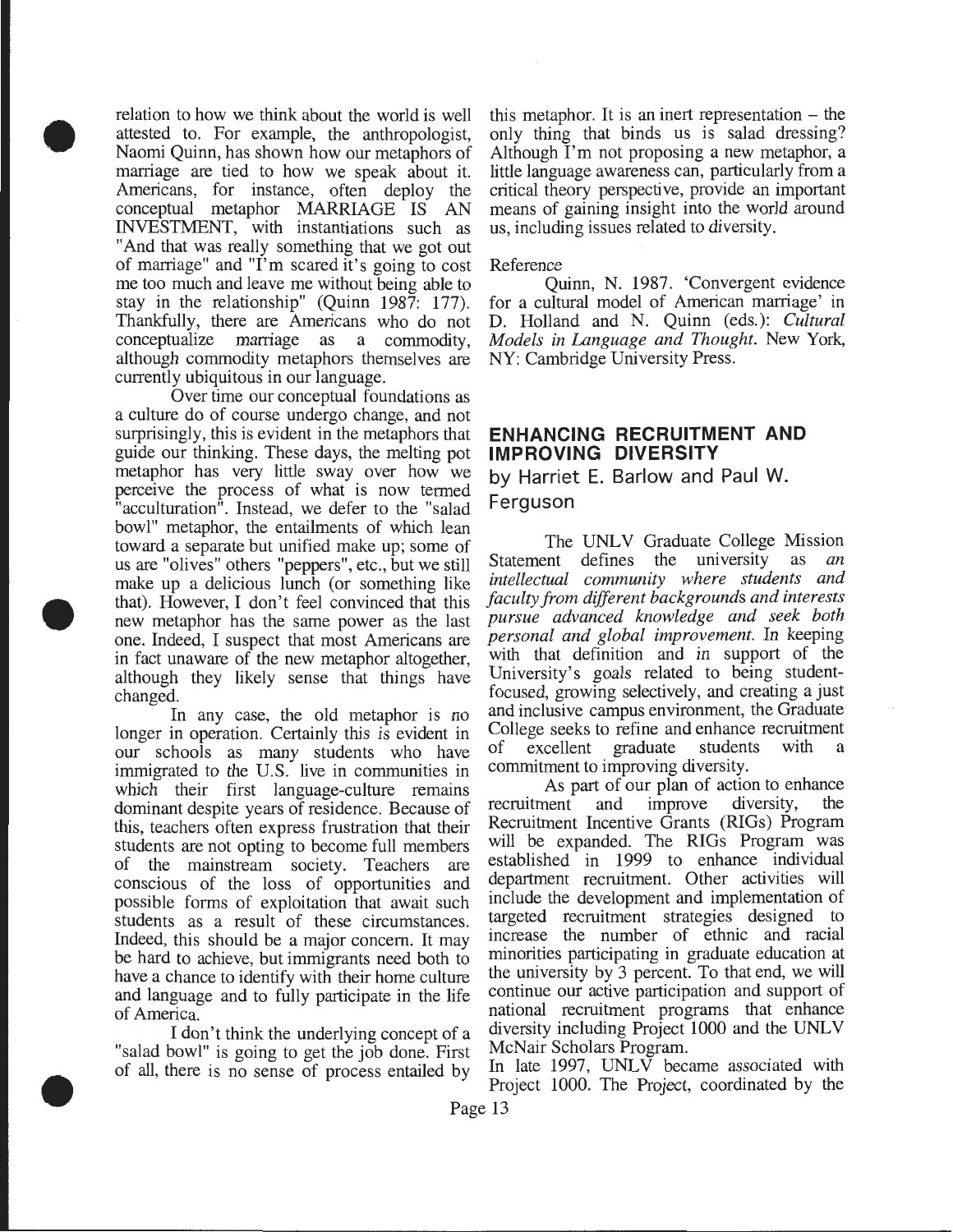University of Arizona, is a national program created to help underrepresented students applying to graduate schools. Since our affiliation with this program we have received many inquiries and applications from Project 1000 students.

•

•

•

In October 1999, the UNLV Center for Academic Enrichment and Outreach and the Graduate College launched the UNLV McNair Scholars Institute. The McNair program seeks to encourage undergraduates from underrepresented populations to pursue graduate study. The 2000 academic year concluded with the McNair Scholars Summer Research Institute. Eleven UNLV juniors and seniors were engaged in intensive summer research internships under the supervision of outstanding members of the UNLV collegiate community.

The eleven McNair Scholars, Mentors, and research areas include: Mariam Bakhtary, *Biodegradation and Biofilm formation on Structural Materials from Nevada Test Site.*  Mentor: Dr. Penny Amy, Biological Sciences. Leslie Spencer Blasco, *A Pilot Study of Chemical Connections in "Love" and Correlations Between Love and Creativity.* Mentor: Dr. Dawn Neuman, Biological Sciences. Christina Brown, *Migration of Vascular Smooth Muscle Cells: Role of the*  $\beta$ *1integrin Receptor in the Onset of Restenosis.*  Mentor: Dr. George Plopper, Biological Sciences. Sofia M. Gomes. *Methods for Assessing Non-English Speaking Special Education Students.* Mentor: Dr. Beatrice Babbitt, Special Education. Gene Griego. *Using Geographic Information Systems (GIS) Software to Map Archaeological Sites in the Goshute Valley in the Eastern Great Basin.*  Mentor: Dr. Ted Goebel, Anthropology. Kevin Hughes, *Biodegradation of Low-level Nuclear Waste Packaging Material.* Mentor: Dr. Penny Amy, Biological Sciences. Jesse Dino Moody, *Ethnic Diversity: Hispanics in Las Vegas.*  Mentor: Dr. Thomas C. Wright, History. Kim M. Nakanishi, *Chasing Rainbows: an Ethnographic Study of the Las Vegas Transgender Community.* Mentor: Dr. Simon Gottschalk, Sociology. Cesar Sanchez, *Domestic Violence Counseling Effectiveness.*  Mentor: Dr. Laurie Smith, Social Work . Amy Thompson, *Can You See ME: An Exploration* 

*of the Las Vegas Content Industry.* Advisor: Dr. Harriet E. Barlow, Graduate College. Tina M. Wininger. *Women of Nevada Brothels: A Study of Employment, Choice and Self-Image.*  Mentor: Dr. Kate Hausbeck, Sociology.

The culmination of the 2000 Summer Institute will be the publication of the first edition of the UNLV McNair Scholars Journal. The Journal will include each McNair Scholar's abstract and should be available by December 2000.

## **FEMINISM: WOMEN OF COLOR NEED NOT APPLY?**

# **Part Three of a Three Part Series**

by Lisa Bendixen

## Men of Color and the Equality of Women of Color

In this section I would like to discuss how the concern for the equality of men of color seems to "overshadow" the concerns for the equality of women of color. I have read about this phenomenon from a number of sources and find it to be an important "piece of the puzzle" in considering racism in the feminist movement.

Reid (1992) states that, "As white women have ignored issues of ethnicity, men of color have ignored sexism" (p. 2). Some from the African-American community, for example, have complained that, "Black women's gains limited the Black male's ability to prevail in or patriarchical society. Instead of challenging the patriarchy, some men of color wished only to join it" (Reid, 1992, p. 2).

She further states that literature regarding the analysis of race discrimination have ignored gender differences. "In fact, some men of color have argued that for women to address issues of sexism only diverts attention from the 'real' problem of racism" (Reid, 1992, p. 2). I must admit that when I began reading about this issue I was very angered by it. How can the men and women who support this view be so blind? But after recognizing that the feminist movement may hold this type of view only in reverse (i.e., gender more important than race), I see this as not surprising. Again, it gets back to the issue of trying to divide, or prioritize, sexism, racism, and classism. They have to all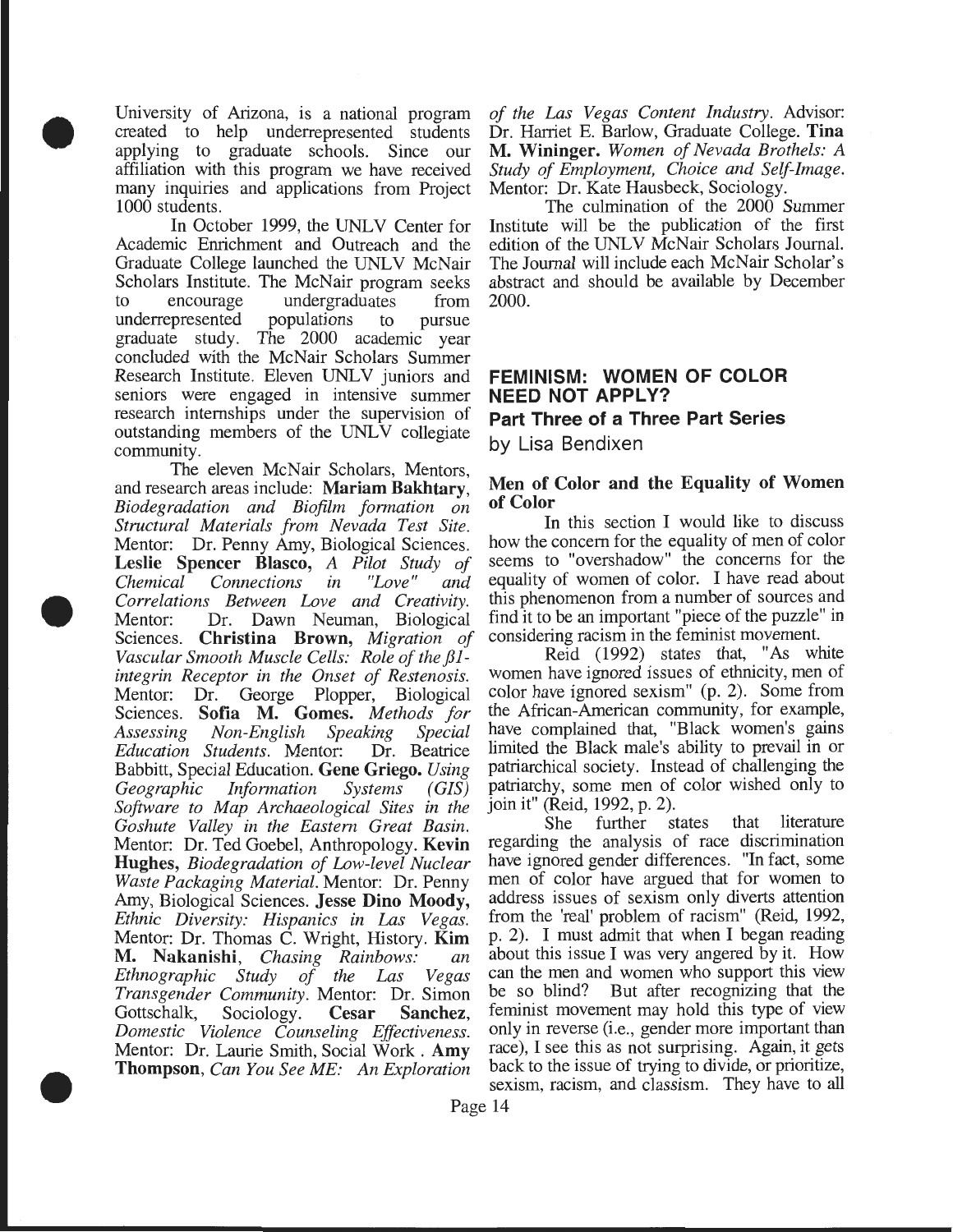be considered before progress is to be made.

• Similarly, Hooks (1989) describes the denial of sexist domination of black men over black women as having roots in the history of black people's response to racism and white supremacy. Often the history of our struggle as black people is made synonymous with the efforts of black males to have patriarchical power and privilege. As one black woman student put it, "In order to redeem the race we have to redeem black manhood." If such redemption means creating a society in which black men assume the stereotypical male role of provider and head of household, then sexism is not seen as destructive but essential to the promotion and maintenance of the black family. (p. 178)

> After reading statements like these it is no wonder that African American women would be, at the very least, wary of becoming involved in feminist groups. Not only do some of them see feminism as racist but their own race may consider them to be abandoning their own people if they do. To me, this harkens back to the white privilege discussion as well. I do not have to choose between people of my own race and feminism. It seems as if the "imaginary lines" that are often drawn among racism, sexism, and classism that have been discussed previously are very real to those who are expected to choose among them.

> Hooks (1989) goes on to state that, "Until black people redefine in a nonsexist revolutionary way, the terms of our liberation, black women and men will always be confronted with the issue of whether supporting feminist efforts to end sexism is inimical to our interests as people" (p. 178).

**Conclusion** 

•

•

I feel that there is a plethora of excellent material that I haven't included in this paper but I feel that I am beginning to understand the crux of the problem through the readings I have done. The title of this paper, "Feminism: Women of Color Need Not Apply?" reveals a number of issues that have surfaced throughout this paper. For various reasons, particularly, racial, economic, and those having to do with gender, women of color have not been welcome in the feminist movement. For these very same reasons, women of color have had very little desire to embrace feminist ideas.

In addition, it seems apparent to me that considering racism, classism, and sexism as parallel entities is not conducive to eradicating racism in the feminist movement. As has been discussed, women of color often get ignored when, for example, sexism gets considered and when racism gets considered. Is seems to me that in research, for example, one might focus on a particular problem (e.g., racism) but must consider other factors that are an important part of the equation. The issue of white privilege also seems to be an important consideration. Using the power that white women have to make positive changes in the feminist movement seems like a viable suggestion. Of course, it may be that white women must first be willing to accept that white privilege exists and that they must give up sole possession of that power to others. Obviously, this hasn't been an easy thing to accomplish. Denial (my own included) of white privilege seems to be a very powerful deterrent to change.

I must admit that I do feel daunted by the amount of change that still needs to happen before women of color are considered crucial to the feminist movement. But I am comforted by the writings I have discussed and by those I will read in the future. For example, Hooks (1989) states that, "What we can't imagine, can't come to be" (p.176). I feel that I am beginning to imagine.

References

Chrystos, M. (1983). I do not understand those that have turned away from me. In C. Moraga and G. Anzaldua (Eds.), *This bridge called my back: Writings by radical women of color.* New York: Kitchen Table: Women of Color Press.

davenport, d. (1983). The pathology of racism: A conversation with third world wimmin. In C. Moraga and G. Anzaldua (Eds.), *This bridge called my back: Writings by radical women of color.* New York: Kitchen Table:

Women of Color Press.<br>Ginorio, A. (1992). Ginorio, A. (1992). Feminism and ethnicity. *Focus,* 1-4.

hooks, b. (1989). *Talking back: Thinking feminist thinking black.* Boston, MA: South End Press.

Mcintosh, P. (Winter, 1990, pp. 31-34). *White Privilege: Unpacking the invisible knapsack.* Excerpt from (1989) Peace and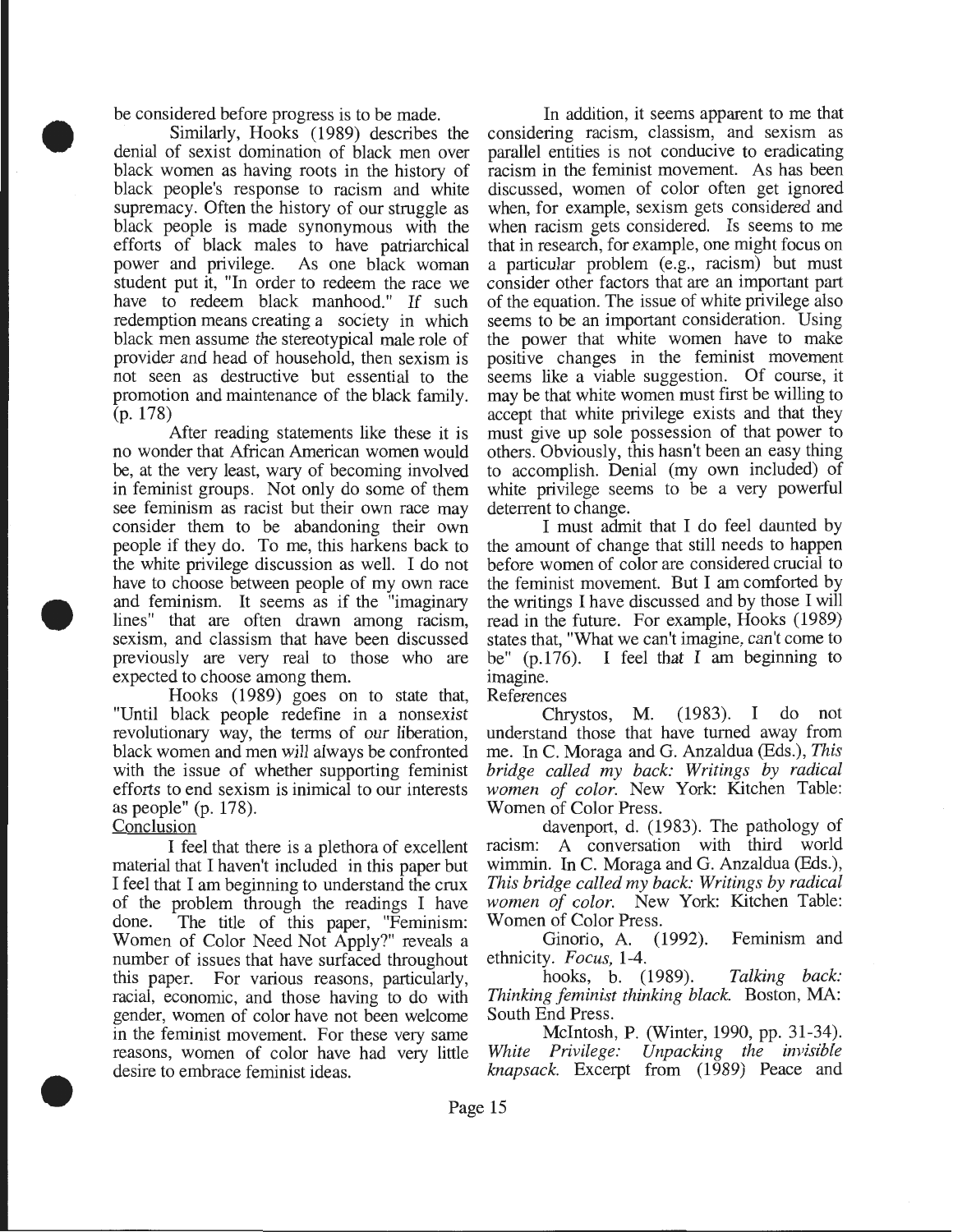Freedom. Philadelphia, PA: Women's International League For Peace and Freedom.

Moraga, C. & Anzaldua, G. (1983). *This bridge called my back: Writings by radical women of color.* New York: Kitchen Table: Women of Color Press.

Reid, P. (1992). Women of color have no "place". *Focus,* 1-4.

Yamada, M. (1983). Asian pacific women and feminism. In C. Moraga and G. Anzaldua, G. (Eds.), *This bridge called my back: Writings by radical women of color.*  New York: Kitchen Table: Women of Color Press.

Zylan, Y. (1989). Interview. In b. hooks (Ed.), *Talking back: Thinking feminist thinking black.* Boston, MA: South End Press.

## **FINDING YOUR FAMILY IN PICTURE BOOKS**

by Jennifer L. Fabbi

•

•

•

I am a reader. I have always been, among other things, a reader. When I was a teenager, Judy Blume and Norma Klein were *the*  authors, and subjecting kids to the unpleasant aspects of life through literature was *the*  thing-"new realism," they call it. My mother frequently complained that I wasn't satisfied with our nuclear family life because all of the books that I was reading revolved around divorced families. I still don't know how logical her thinking was, because all of my friends were from divorced families, too.

Fast forward, eight years: I am a single mom of a five-year-old son. I'm working on a master's degree in Tucson, Arizona, and we have moved here without knowing a single soul. My son decides that the Berenstain Bears are his greatest heroes. Problem with a bully? They've got the answer. Too much TV? Junk food? Afraid of going to the doctor? They've been through it all and are waiting at your local bookstore for you to pick them up for \$3.25 a piece and bring them home to deliver a canned life lesson to you and your child. Oh, and they have videos, too! Harmless, right? Wrong. One day, after reading some Bears title for the thousandth time, I am hit with, "First we need a Papa Bear, then a Sister Bear, right mom?"

My worry was always that of how my son would feel once he began to make friends and go to school with kids who live in twoparent families. However, it was not through socializing with other children, but through reading popular children's books that he began to verbalize that our family was somehow different. Two years ago, I began my quest to find something better. *My son is a reader. There has to be something out there that will validate our family's experience.* 

Tables 92 and 99 of the *1999 Statistical Abstract of the United States* fill us in on the facts: 12.8% of total U.S. births are to teenage mothers (19 years old or younger). This includes 11.3% of White births, 22.5% of Black births, 17.3% of Hispanic origin births, 5.3% of Asian and Pacific Islander births, and 20.9% of American Indian, Eskimo, and Aleut births. Likewise, 32.4% of total U.S. births are to unmarried mothers, including 25.8% of White births, 69.1% of Black births, 40.9% of Hispanic origin births, 16.7% of Asian and Pacific Islander births, and 58.0% of American Indian, Eskimo, and Aleut births. *We are not alone.* 

From prior research and talks that I have given on single parent families, as well as my own experiences, I know the stereotypes that surround us. Many think of single parents as African American women, "welfare queens," women with lots of babies, promiscuous ... other images surrounding single parents and their children are those of "deadbeat dads," people who are dependent on someone or something and who will always have a debt to pay back to society. Children of single parent families are sometimes thought to be deficient, intellectually and emotionally, due to lack of attention from parents. Are these stereotypes perpetuated in picture books? Is my family or yours represented anywhere in the literature?

What I found was grim. The majority of the books focused on African American single parent families and brought themes of young children home alone at night (scared or getting into trouble) while mother works; extended family (mostly grandmothers) taking care of the children while the parent gets back on track; poverty; a call for fathers who are not there. Books depicting White single parent families are mostly didactic stories, "self-help books for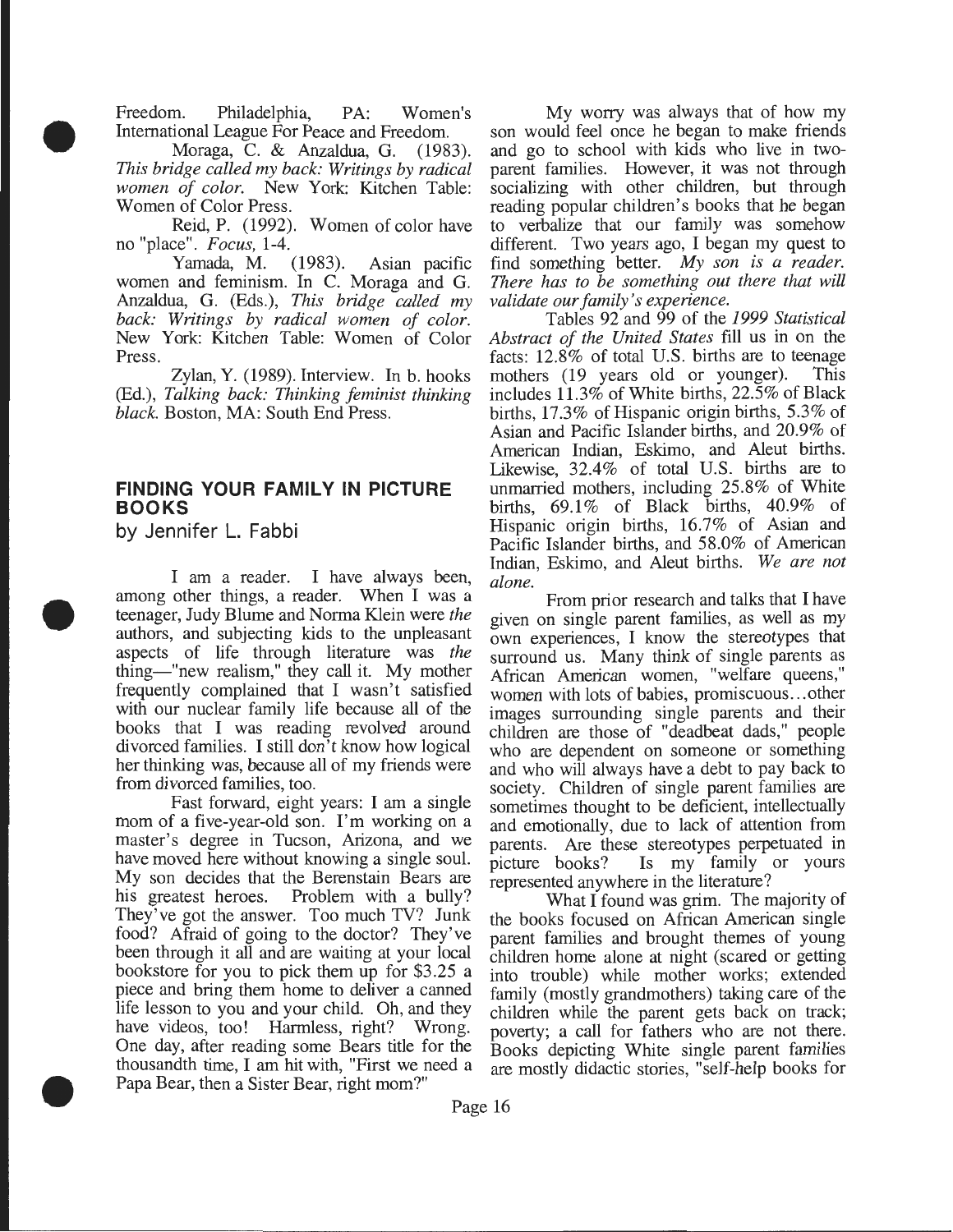kids," featuring middle-class divorcees (some are even written by Danielle Steel!). Another common theme is the "Supermom syndrome," in which the kids are perfect, dinner is ready when mom gets home from a high-power job, and everyone is ready to communicate freely.

•

•

•

The only picture books on single parent fathers that I could find were about fathers who were widowed, and in both, the daughters are coping with their fathers' remarriage. One exception is *I Live with Daddy,* by Judith Vigna, which tackles the issue of a daughter that lives with her father after her parents' divorce because her mom works a lot. One of the books that really got me riled up was also by Judith Vigna, *Mommy and Me by Ourselves Again,* in which the mother and daughter must recover every time mom's boyfriend dumps them. Ouch. Along with the lack of books on single parent fathers, I did not find one book on Hispanic American or American Indian single parent families, although there are high percentages of both teenage and unmarried mothers for both of these ethnicities.

Finally, I did not find myself connecting to any of these books, and the greatest reason why is that none of the mothers were illustrated as particularly young, nor did the situations resemble ours. The number of unmarried teenagers and young women that have babies every year is staying consistent, if not rising, and I was astounded that none of these picture books addressed those families. I began to wonder about motives of publishers and whether the lack of these stories was blatantly due to economics. *Teenage moms can't afford books.* 

The following suggested books are ones that I have found to be both bias-free and wellwritten and illustrated. By sharing family stories, children can begin to see themselves within the pages of a book and develop a sense of awareness about families that may, on the outside, appear different from their own.

Ackerman, Karen & Catherine Stock (illus). *By the Dawn's Early Light.* Atheneum (1994). While their mother is working, Rachel and Josh find time to be together with Nana in a special way. ISBN 0-689-31788-3.

Boyd, Candy Dawson & Floyd Cooper (illus). *Daddy, Daddy, Be There.* Philomel Books (1995). Depicts all ethnicities and ages of fathers and children .

ISBN 0-399-22745-8 .

Cooper, Melrose & Dale Gottlieb (illus). *I Got a Family.* Henry Holt&. Co. (1993). A young girl describes how her family members make her feel loved. Rhyming. ISBN 0-8050-1965-0.

Fowler, Susi Gregg & Peter Catalanotto (illus). *Circle of Thanks.* Scholastic (1998). A boy and his mama, living on the Alaskan tundra, realize that they are part of the cycle of nature. ISBN 0-590-10066-1.

Hausherr, Rosmarie. *Celebrating Families.* Scholastic (1997). Through family photographs, kids discuss their different kinds of families, both traditional and nontraditional, all important. ISBN 0-590-48937-2.

Hoffman, Mary & Caroline Binch (illus). *Boundless Grace:* Sequel to *Amazing Grace.* Dial (1995). Grace also gets her idea of what a family should be through the stories in children's literature and must be reminded that "a family is what you make it." She is invited to visit her father and his new family in Africa. ISBN 0-8037-1715-6.

Kurtz, Jane & Cooper, Floyd (illus). *Pulling the Lion's Tail.* Simon & Schuster (1995).Grandfather finds a clever way to help an impatient young Ethiopian girl get to know her father's new wife. Stresses the theme that relationships take time to develop.

ISBN 0-689-80324-9.

Williams, Vera B. *A Chair for My Mother.* Greenwillow (1982). A child and her mother and grandmother save their money to by a comfortable chair after their furniture is lost in a fire. Caldecott Honor Book. ISBN 0-688- 00915-8.

I have seen first-hand the implications of a child not seeing his family unit portrayed in picture books. My own son began to question our family and wanted to add members to make it more legitimate. Furthermore, without representing multiple facets of single parent families, we are perpetuating stereotypes in children, their parents, and other adults. Allowing children to discuss their families freely in the classroom, exploring common threads and differences, and encouraging each child to be proud of his or her family is a start. We wrote and illustrated our own story, a wonderful experience for both my son and myself. If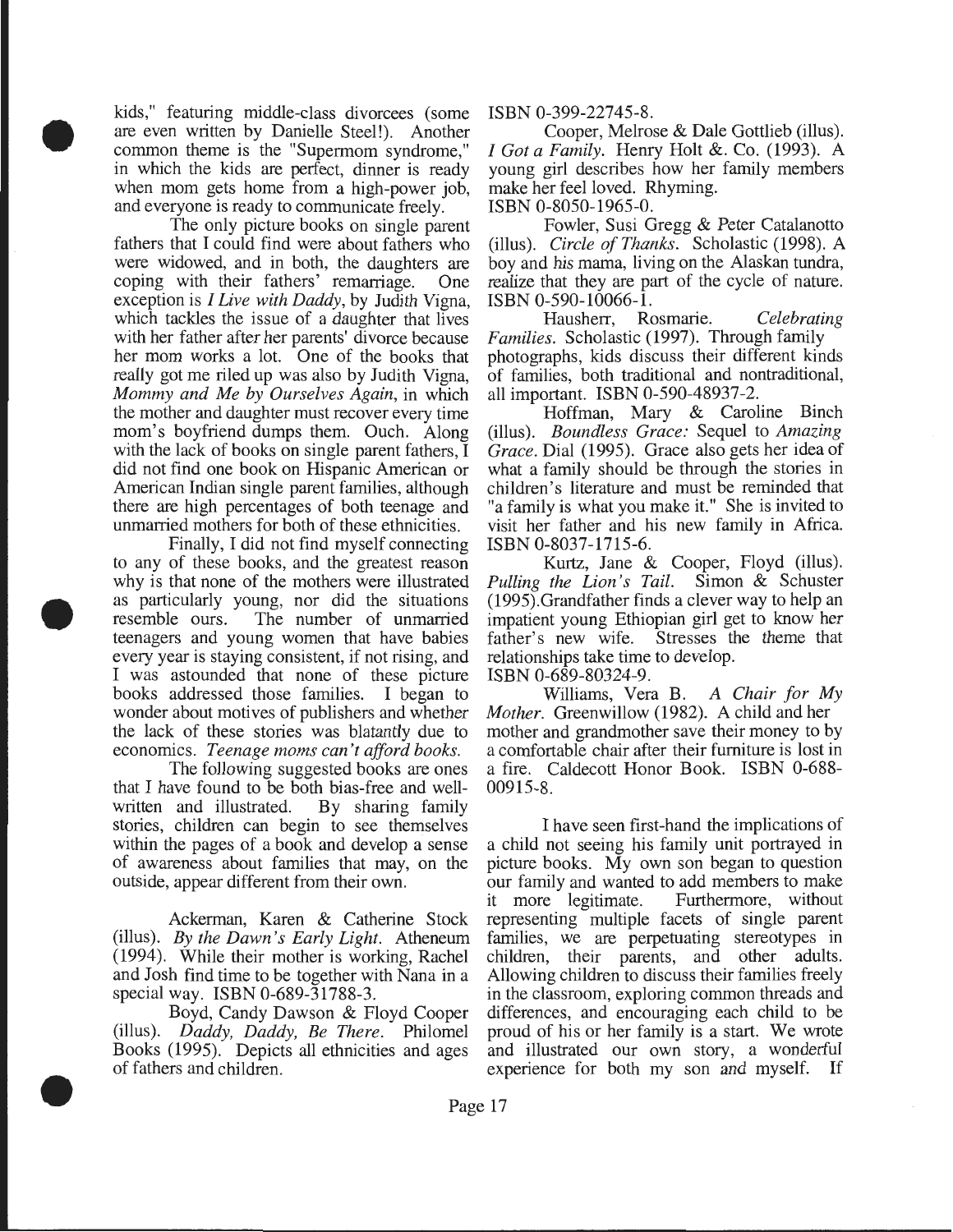you're interested, you're welcome to come by and give it a read!

•

•

•

Note: Jennifer Fabbis is the education librarian in the Curriculum and Materials Library. Her office is located across from the main entrance to the CML.

## **DEALING WITH THE BLUES, BOREDOM, AND DEPRESSION OF COLLEAGUES IN THE HEALTH EDUCATION PROFESSION**

by Warren McNab, Jean Henry, and Richard Papenfuss

In the past two years, three faculty members in our college, all under 65 years of age, died unexpectedly. A suicide, a heart attack, and a death resulting from other health complications caused us to reflect and contemplate on the role of health educators in addressing the health issues of professional colleagues. The pattern of morbidity and mortality for faculty members in education is very complex. Causes may be linked to personalities of the individuals, their chosen lifestyle behaviors, and the environment in which they work/live. Each may present increased risk for the individual.

Personality traits may contribute to the need for success. They may impose a need for power and status that drives a person beyond the norms for personal health and wellness. Lifestyle behavior patterns may be impacted by the demands of the personality in that "balance" in one's life is lacking. The need for balance in the physical, intellectual, social, emotional, and spiritual dimensions of life may be neglected. The result is one of poor health, low-level wellness, and premature death.

The environment in which we work is not always conducive to wellness. In university settings performance expectations in teaching, research, and service have escalated with each new set of administrators. In addition, institutions tend to become more and more dependent upon external funding. Seeking grants and contracts increases the pressure on faculty members. The stress of personal

finances also contributes to the pressures of faculty members due to the fact that salaries have not always kept pace with inflation. Public school teachers are expected to increase students' scores on standard proficiency exams, deal with oversized classes and discipline problems, as well as continually take additional academic classes for professional improvement and important pay raises. School nurses must serve many schools at once, are underfunded, are understaffed, and must cope with the realization that they are responsible for the health status of thousands of school children. Ch oos ingb etween profess ion al commitment/advancement and family as well as the role of the changing nature of the administrative organization and expectations that sometimes puts "Type B" people in a "Type A" organization creates stress. Certainly other factors contribute to the causes of morbidity and premature death among faculty members in public schools and higher education. The aforementioned items only serve as examples of some of the more common causes.

Counseling and psychological services, as well as health promotion for staff, are integral parts of the coordinated school health model. Health promotion programs for school/college staff "encourage and motivate individuals to pursue a healthful lifestyle, thus promoting better health and improved morale." (Meeks, Heit,&Page, 1996) Public school educators/nurses are often blamed for many of the dilemmas related to student academic achievement. In higher education, pressures pertaining to promotion and tenure that are tied to productivity in the areas of teaching, scholarly research and presentations, and service to national and local organizations, create tremendous anxieties and self-doubt. These concerns often center around the question of "Am I good enough" to fulfill the expectations of a public school teacher, nurse or university professor. Self-doubt, questioning of one's ability, and a lack of support from colleagues due to the competitive nature of the academic process, can create mental and physical stress that, at times, seems insurmountable. These stresses, if unresolved, lead to the same types of outlets that young people often use to cope with problems, namely, isolation, depression, alcohol or other drugs, and other negative health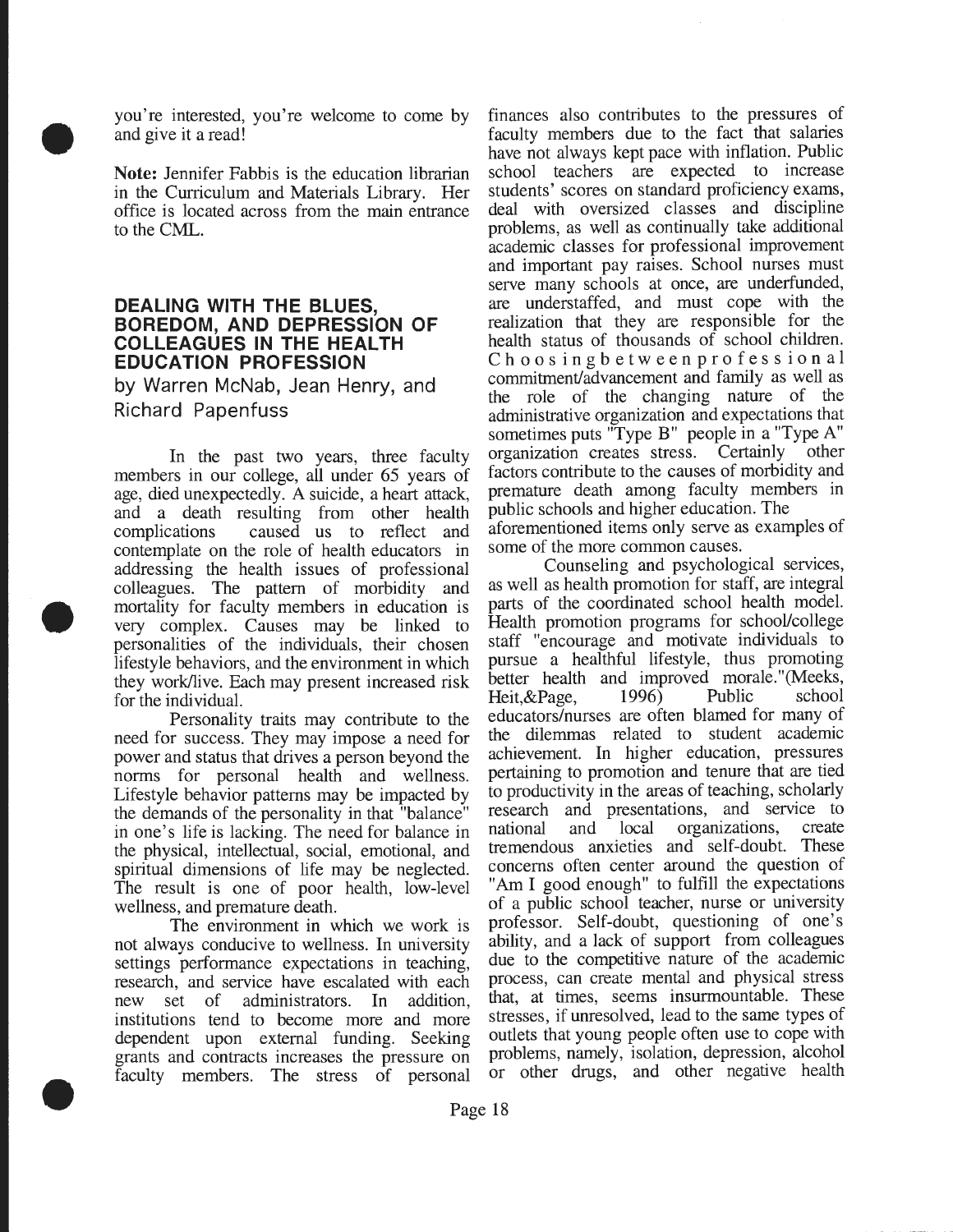behaviors.

•

•

• What, exactly, is the role of professional colleagues in attempting to help one another deal<br>with stressful events in academic and events in academic and professional roles? How can health professionals initiate and implement with colleagues the same types of strategies we advocate to help school children cope with problems and improve their health? How do we help colleagues in other disciplines realize the importance of health education and behaviors that can enhance their health?

Most individuals do not want to die prematurely, but they often do not know how to deal with problems. Suicide has been described as a "permanent solution to a temporary problem." How does, or how should one, approach colleagues who appear to be struggling? What are the indicators that help us distinguish between someone who is being moody and someone who is contemplating suicide? How can one help colleagues cope with predictable stressors in academic life? How does one help colleagues deal with the daily bureaucracy of department, college and university expectations? How does one determine the difference between solitude, and loneliness and desperation? How does one indicate concern about the health of a colleague without infringing on one's choice of health behavior?

In school/college health settings, faculty/nurses may be the first in a line of professionals to note developing problems in students; but, who detects the problems of faculty, and how can these problems be addressed in a positive manner? How often do we write off uncharacteristic behaviors as simply an inevitable result of the process, particularly among new faculty/employees?

Menninger (1981) stated "a healthy person must have the capacity to suffer and be depressed" and that "suicide is a combination of hate, rage, revenge, a sense of guilt and a feeling of unbearable frustration". These intense feelings of guilt can often make life seem unbearable, and create thoughts of destructive behavior.

Resiliency is a word that was used a great deal in the 1990's. Resilience as defined by Page (2000) is "succeeding in spite of serious challenges and adverse circumstances."

What implications does this term have for health professionals as they continually address the problems of students, and at the same time, attempt to cope with additional personal stressors that may seem insurmountable?

Are we practicing what we advocate for others? What are some steps that the health professional can follow to meet the needs of colleagues, and at the same, time address personal ways of coping with the intense stessors that seem inherent in the health profession?

What does it take to become involved? It takes the courage to step forward, to risk the chance of being wrong, feeling foolish, seemingly to impose versus creating a sense of community, and knowing colleagues as human beings and professional friends, not as the competition. With this in mind, the following are friendly suggestions that may be often thought about, but not often practiced when working with colleagues: 1) mentor pairings- which allows experienced professionals to help new hires set realistic goals and progress through the many expectations that overwhelm individuals shouldering new responsibilities; 2) selforganized social support systems, such as groups of individuals going through the same process, that collectively meet and discuss ways of coping with job expectations and resultant stress; 3) "walk and talk", in which people in pairs or small groups combine exercise and sharing of ideas; 4) non-threatening health promotion seminars to advocate ways to improve one's physical and mental health, and promote social interaction; and 5) "tea and glee" or "beer and cheer" get-togethers to relax, vent frustrations, and discuss solutions to professional challenges, as well as celebrate successes.

The key to the dilemma of helping colleagues is to use a solution-based, rather than a problem-based, approach. While support systems can be very beneficial, it is also important for each individual faculty member/nurse to conduct a self-assessment related to their own personality, lifestyle behaviors, and environment to determine what motivates their behaviors. It is critical for each person to find a comfortable place within a system that is not always supportive of their personal needs .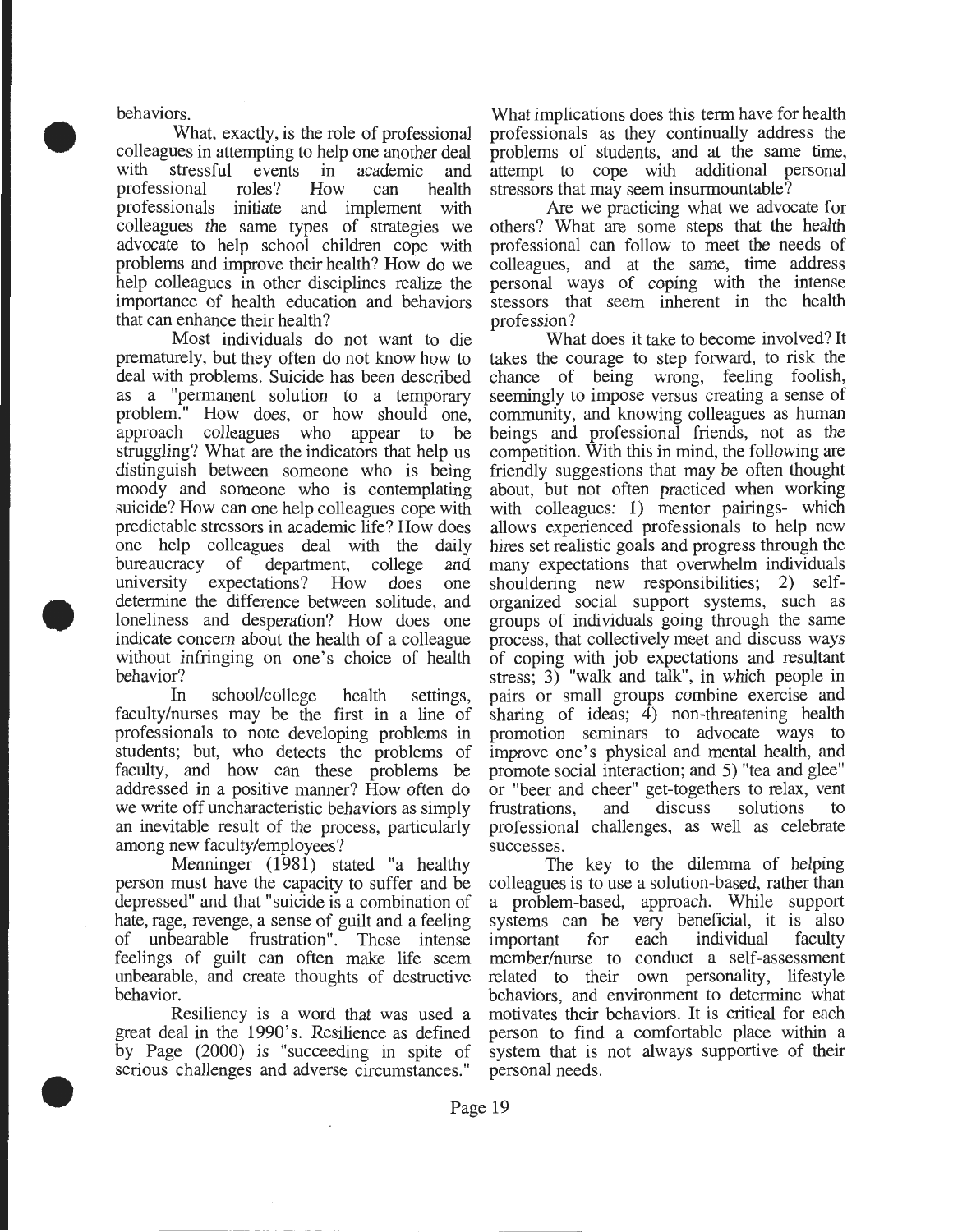We must "let go" of some of the dysfunctional family characteristics of our early childhood in order to live within a changing environment that, today, does not reflect some of the basic values that prompted us to become health professionals in the first place. Since we cannot always change the system, it is imperative that we learn to function successfully within this evolving profession if we want to be happy and healthy.

•

•

In order to accomplish these goals, we must identify what we do well and enjoy the most. Our main focus must be on building successes in these areas and coping with the issues in other areas that detract from our happiness. In our journey, we must work diligently to achieve balance in the physical, intellectual, social, emotional, and spiritual dimensions of our lives so that we may achieve our own high-level wellness. In the process, those around us---loved ones, colleagues, and friends--will sense our wholeness and emulate our behaviors. As Morrie would say in Tuesday's With Morrie (1997) "we must learn to love one another or we are lost". As we often advocate as health professionals, we cannot love each other until we first learn to love ourselves. Loving ourselves requires an understanding of who we are and what motivates our behavioral patterns. By discovering this phenomenon, we can then seek behaviors that are internally, not externally, designed to reinforce the value of our self. This allows us to like who we are and makes it easier for others to like us, too. This attitude encourages us to seek the balance required to achieve high-level wellness. The combination of individual assessment in concert with the support from colleagues may result in a happy, healthy faculty member/nurse who is able to sustain a positive resilient relationship with self and others. It allows you to "follow your bliss" as Joseph Campbell (1993) would say. It allows you to "seek the road less traveled" according to Scott Peck (1978). And, it allows you to experience the "seat of your soul" as recommended by Gary Zukav (1989).

Good luck in your journey to high level wellness, and the continued interest, concern and support of your professional colleagues' health.

References

•

Alborn M. (1997). *Tuesday* 

*Morrie.* New York, NY: Doubleday.

Campbell J. (1993). *Myths to live by.*  New York, NY: Penguin Books.

Meeks L., Heit P., & Page R. (1996). *Comprehensive School Health Education: Strategies.* Blacklick, OH: Meeks Heit Publishing.

National Institutes of Health. *Plain talk about feelings of guilt.* (1981). US Dept. Of Health and Human Services, Alcohol, Drug Abuse, and Mental Health Administration; DHHS Publication No. (ADM) 81-580).

Page R., & Page S. (2000) *Fostering emotional well-being in the classroom.* Boston, MA: Jones and Bartlett Publishers.

Scott Peck M. (1978) *The road less traveled.* New York, NY: Touchstone Books.

Zukav G. (1989) *The Seat of The Soul.*  New York, NY: Fireside Books(Simon & Schuster).

Note: A similar version of this commentary was emailed to all COE faculty. The members of the Multicultural and Diversity Committee asked the authors' permission to reprint the article in the Multicultural & Diversity Newsletter so that the piece would reach a larger audience .

## **AGAINST THE ODDS**

by Sumio Yamaguchi, with Melanie Cioppa

May 13th. It was the usual warm sunny day in Las Vegas when the NPC Nevada State Competition was held at the Hard Rock Hotel. As the prejudging proceeded to the Middle Weight Class there was a contestant on stage who stood apart from the rest and drew special attention from the audience.

First time competitor, 25 year-old Bob Siudak has an artificial leg. As he posed, it was obvious that his physique was well balanced and his condition tight, with big shoulders, chest and back. Also, his right leg was well built and consistent with his big upper body.

Result-he won the Middle Weight Class. When his name was announced as the winner, the audience rose to a standing ovation. The with other competitors congratulated him with enthusiasm. He received a standing ovation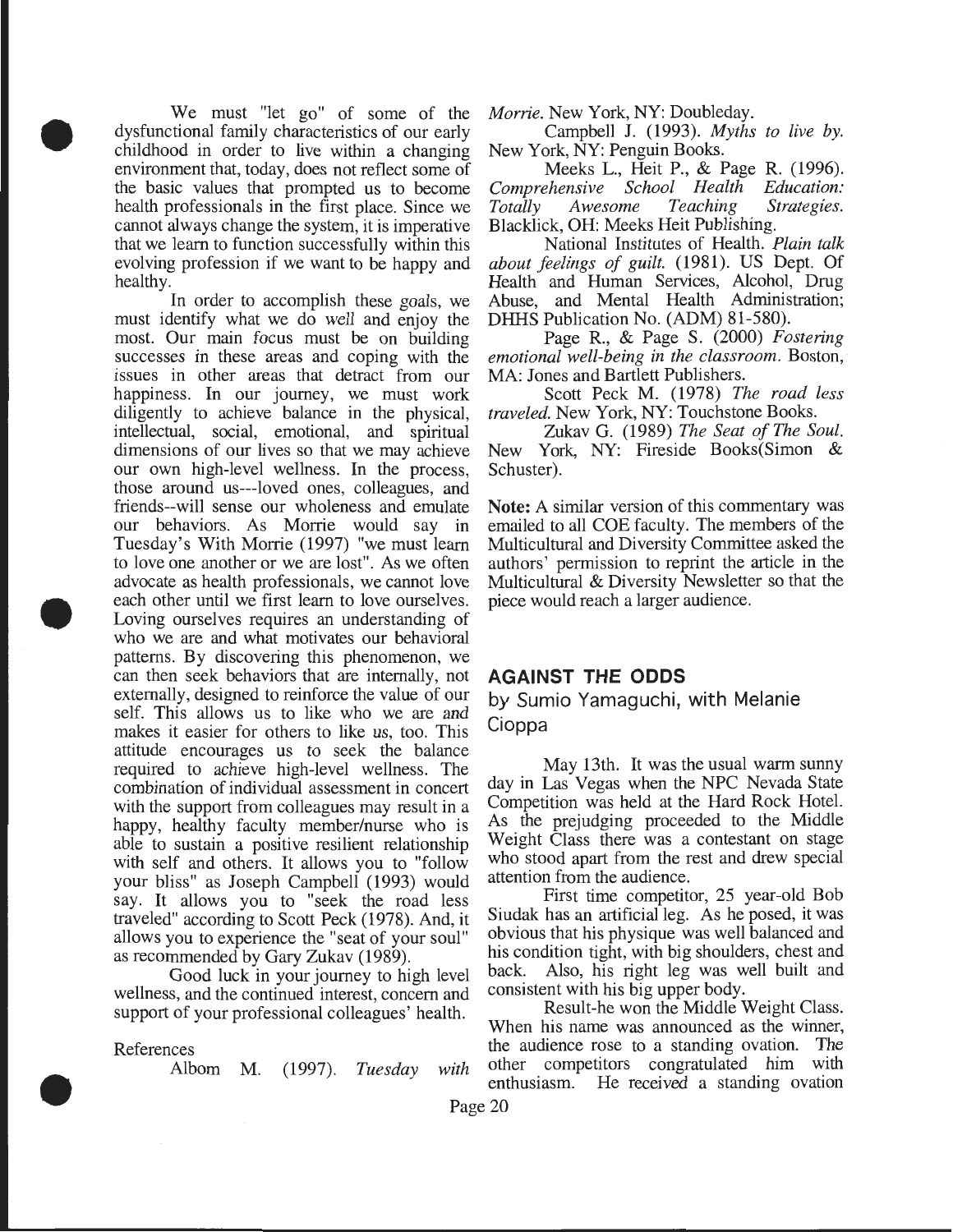from the audience.

•

•

•

At the competition, people were politely curious about how Bob lost a leg, however they were reluctant to ask him. Because he is young there was much speculation, and the popular rumor was that he lost his leg in a motorcycle accident. I did an interview with Bob and can now lay the rumors to rest.

Bob is originally from Elgin, Illinois. When he was 16 years old he was diagnosed with osteocargenic sarcoma, a type of bone cancer. He first noticed a lump just below the knee, but there was no pain. Bob went to have it checked out. The doctor referred him to the Mayo Clinic in Rochester, Minnesota. That's where they did a biopsy. Then they said, "Bob, you have bone cancer, and the first thing we have to do is try saving your leg and then saving your life." He began chemotherapy and eventually had a bone transplant.

At first, the surgery was successful, removing 100% of the cancer. Because of complications later, chemotherapy was discontinued. Eventually, Bob's body rejected the bone and that was when he had to make a difficult decision. Several options were offered, an artificial knee that would need to be replaced every 2 to 3 years, a rod in the leg that would have kept if stiff, or an artificial leg. With Bob's athletic leanings, he opted for the artificial leg.

As Bob was telling his story, I couldn't imagine making a decision like that at 18 years old. Bob said, "It was kind of tough. People say you should do what you can to save your leg, but with the pain I was having with that donor bone, it was a Godsend to have it cut off. I just feel so much better. I was so limited with that leg. I had arthritis, as well as limited movement in my ankle. I am much better off with this. It's tough for other people to see that, but you have to actually go through it to understand it.

After Bob's amputation he went through brief rehabilitation. He used a few sessions to learn how to walk, then practiced on his own. In 2 to 3 months he was on crutches. It was during that time that Bob started weight training. He had begun training with his brothers when he was in high school, so he picked it up again easily. He had been inactive for about a year and says he was hungry to be doing something.

It was something he could do, and it fit his athletic mindset. In high school Bob said he always looked up to people who were bigger and muscular. He always had in interest in bodybuilding. He said he was skinny in high school. Freshman year he was 5'6" and weighed 120 lbs. Now he weighs 195 pounds off-season.

Bob has some limitations in the posing. Balance is sometimes tough for him, for example he was unable to do the back pose when you spike your calf. He says he just did what he could.

Balance creates problems for Bob in his training, too. If there are things he can't do, he finds a way to work around it. For example, he often uses a pad for support on the machines. Bob said, "My legs are a pain because I've only got one. Sometimes it hurts like a son of a gun. Guys tell me, 'my legs hurt', and I've only got one of them!"

Bob works the swing shift as a crap dealer at the Venetian Hotel and Casino in Las Vegas. With his busy work and training schedule, Bob enjoys relaxing on his days off. He enjoys movies, dining out and relaxing by the pool.

When I saw Bob on stage I wondered how he was going to be judged. The head judge explained to me that it was a first for them in Nevada, but even if he has one leg or two legs, they look at "legs". So, in other words, if you have one arm, they look at "arms". I was impressed with NPC for making this judgment. Thanks, NPC, for being so open-minded.

Bob clearly sees himself as a competitor. "I think of myself as comparable to everyone else with two legs. I can do well against them." When Bob competed in the Nevada State, he opened up the field for people with physical disabilities. This is his message:

"I just think that because you are handicapped it shouldn't slow you down. I want to set an example for other people that just because you have a handicap your life isn't over. It's something I've gone through. I look at my life and say, hey, there are a lot of people<br>worse off then I am. There shouldn't be worse off then I am. anything holding you back. You shouldn't feel sorry for yourself because it just makes it twice as hard when you do."

Bob battled cancer, but nothing stopped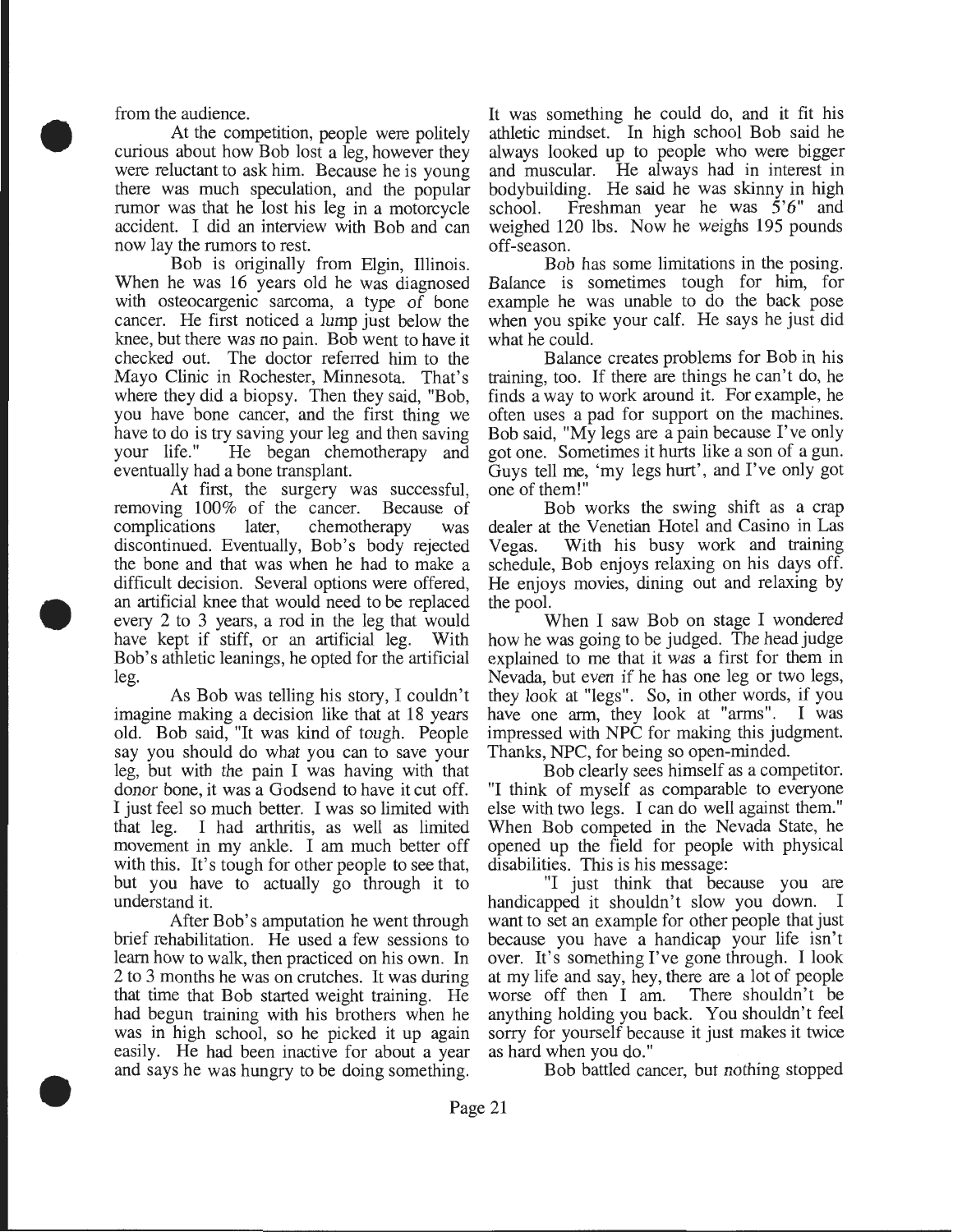him. He is a big winner in Las Vegas.

## **"NO MATTER WHERE YOU GO--- THERE YOU ARE!" --BUCKAROO BANZAI**

by Kyle Higgins

•

•

•

Travel can be a the great expander, or it can be the great constrictor. It seems that there are two groups of people who travel---those who seek to experience the new and who revel in differences and those who compare everything to what they left behind and inevitably find the new to be lacking. Maugham (1930) states: "I have known people who made adventurous journeys, but took along with them their house in London, their circle of friends, their English mterests, and their reputations; and were surprised on getting home to find that they were exactly as when they went. Not thus can a person profit by a journey. When one sets out on travels the one person to be left behind is oneself" (pg. 7). So true.

The excitement of travel is to return from the journey different, changed, and instructed by what one experiences while traveling---whether that be eating fish intestines, having yogurt rubbed on one's body by a short woman in a cave, or spending a day at Second Mesa on the Hopi Reservation watching the Basket Dances. Thus, travel becomes as much an exploration of one's personal interior as it is of the exterior landscape one travels over. Cahill (1991) refers to this as the opportunity for travelers to explore the "subtle racist attitudes that they didn't know they possessed" (pg. 45). The excitement of travel is that it provides the opportunity for one to begin to understand oneself and one's relation to others in the world---both globally and locally. The world becomes so much more than where one lives and works---it expands as covert and overt nuances are explored.

This exploration allows one to experience what Theroux (2000) calls<br>"otherness" (pg. 17). Otherness is that  $(pg. 17)$ . Otherness is that experience of being a stranger---being the odd person---being the one who others stare at-- being the one considered to have bad manners-- being the one dressed funny---being the one who doesn't speak the language---being the one

who is not part of a particular "mainstream." It is interesting that most people in the world believe that they are **The People** and that their language is The Word---this belief makes strangers not quite human---or at the very least, not human in the same way. The experience of otherness when one travels is a great expander-- -it provides the opportunity for insights into one's responses to the experience of otherness and exploration of personal reactions to not being understood or being viewed as uncouth or different---it provides empathy for those who experience otherness within our own country. However, the experience of otherness can be the great constrictor if one stops interacting and withdraws to familiar fantasies of home or begins to attack or disparage the culture, country, neighborhood, or people where one is a visitor.

The epiphany of travel is the realization that otherness is a paradox---both the traveler and the people visited see each other as a foreigner. However, if all involved take the time, take the leap, and go as far as they can, they often find that even what is perceived as the greatest difference has it parallel in each others' own lives. In order to experience otherness to its fullest extent and explore what it truly means to be different on a daily basis or to experience otherness in a different manner than experienced regularly, travel is important---it expands one internally and externally.

Travel provides the opportunity for us to discover who we are, what we stand for, and why we hold certain beliefs---and hopefully begin to understand why we need to embrace the concepts of tolerance and respect for customs and beliefs that differ from our own. Travel provides a vehicle for learning that the world is much wider than our own backyard and is much more complex than one's everyday reality. It allows us to experience the realization that there are multiple realities out there and one person's reality is only one small reality in a complex, multi-dimensional world. Good educators are able to deal with multiple dimensions and multiple realities with respect. So, as teacher educators who strive to educate our students to work in a pluralistic, global, and multidimensional society, our advice to all of our students should be, to paraphrase Theroux (2000), "You want to be an educator? First, leave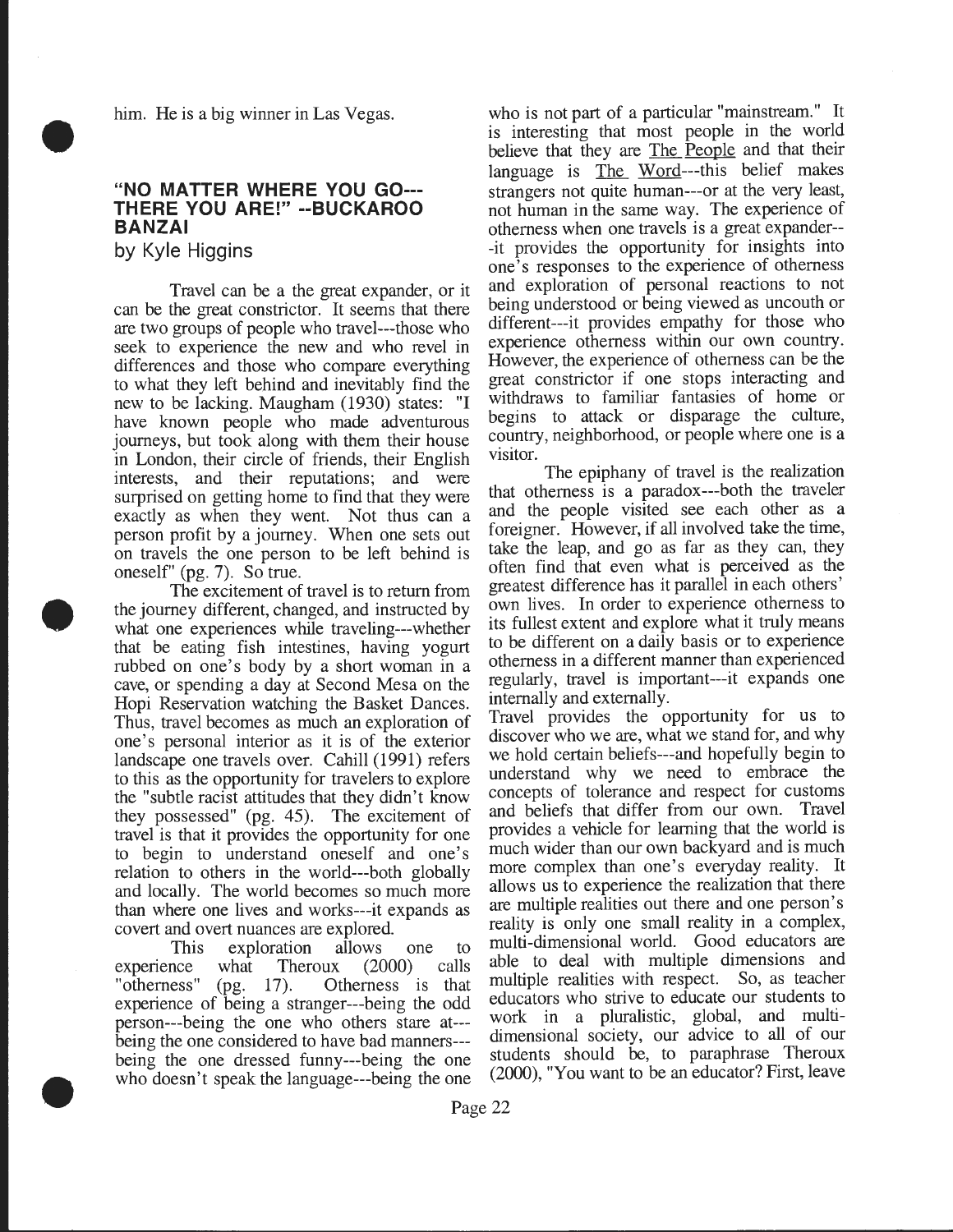home."

•

•

•

#### Suggested **Reading**

Cahill, T. (1989). *A wolverine is eating my leg.* New York: Vintage Books.

Cahill, T. (1991). *Roadfever: A highspeed travelogue.* New York: Vintage Books.

Cahill, T. (1994). *Pecked to death by ducks.* New York: Vintage Books.

Cahill, T. (1996). *Jaguars ripped my flesh: Adventure is a risky business.* New York: Vintage Departures.<br>Cahill, T. (19)

Cahill, T. (1997). *Pass the butterworms: Remote journeys oddly rendered.*  New York: Vintage Books.

Chatwin, B. (1977). *In Patagonia.* New York: Penguin Books.

Chatwin, B. (1989). *What am I doing here?* New York: Penguin Books.

Iyer, P. (1988). *Video night in Kathmandu: And other reports from the notso-Far East.* New York: Vintage Books.

Maugham, W.S. (1930). *The gentleman in the parlour: A record of a journey from Rangoon to Haiphong.* New York: Marlowe & Company.

Storace, P. (1996). *Dinner with Persephone: Travels in Greece.* New York: Vintage Books.

Theroux, P. (1979). *The old Patagonian express: By train through the Americas.* Boston: Houghton Mifflin.

Theroux, P. (1995). *The pillars of Hercules: A grand tour of the Mediterranean.*  New York: Fawcett Columbine.

Theroux, P. (2000). *Fresh-air fiend.*  London: Penguin Group.

## **A REVIEW OF BANK'S CURRICULUM TRANSFORMATION & MULTIPLE PERSPECTIVES**

by Porter Lee Troutman, Jr. and Nancy Gallavan

Teacher educators can use several approaches, summarized in Figure 1, to integrate cultural content into the school and university curriculum (Banks, 1988a, 1997a). These

approaches include the *contributions approach, in* which content about ethnic and cultural groups are limited to holidays and celebrations, such as Cinco de Mayo, Asian/Pacific Heritage Week, African American History Month, and Women's History Week. According to Banks (1999) this approach is used often in the primary and elementary grades. Another frequently used approach to integrate cultural content into the curriculum is the *additive approach.* In this approach, cultural content, concepts, and themes are added to the curriculum without changing its basic structure, purposes, and characteristics. The additive approach is often accomplished by the addition of a book, a unit, or a course to the curriculum without changing its framework.

Neither the contributions nor the additive approach challenges the basic structure or canon of the curriculum. Cultural celebrations, activities, and content are inserted into the curriculum within the existing curriculum framework and assumptions. When these approaches are used to integrate cultural content into the curriculum, people, events, and interpretations related to ethnic groups and women often reflect the norms and values of the dominant culture rather than those of cultural 'communities. Consequently, most of the ethnic groups and women added to the curriculum have values and roles consistent with those of the dominant culture. Men and women who challenged the status quo and dominant institutions are less likely to be selected for inclusion into the curriculum. Thus, Sacajawea is more likely to be chosen for inclusion than is Geronimo because she helped Whites to conquer Indian lands. Geronimo resisted the takeover of Indian lands by Whites.

> **Level4 The Social Action Approach**  Students make decisions on important social issues and take actions to help solve them.

> > **Level3**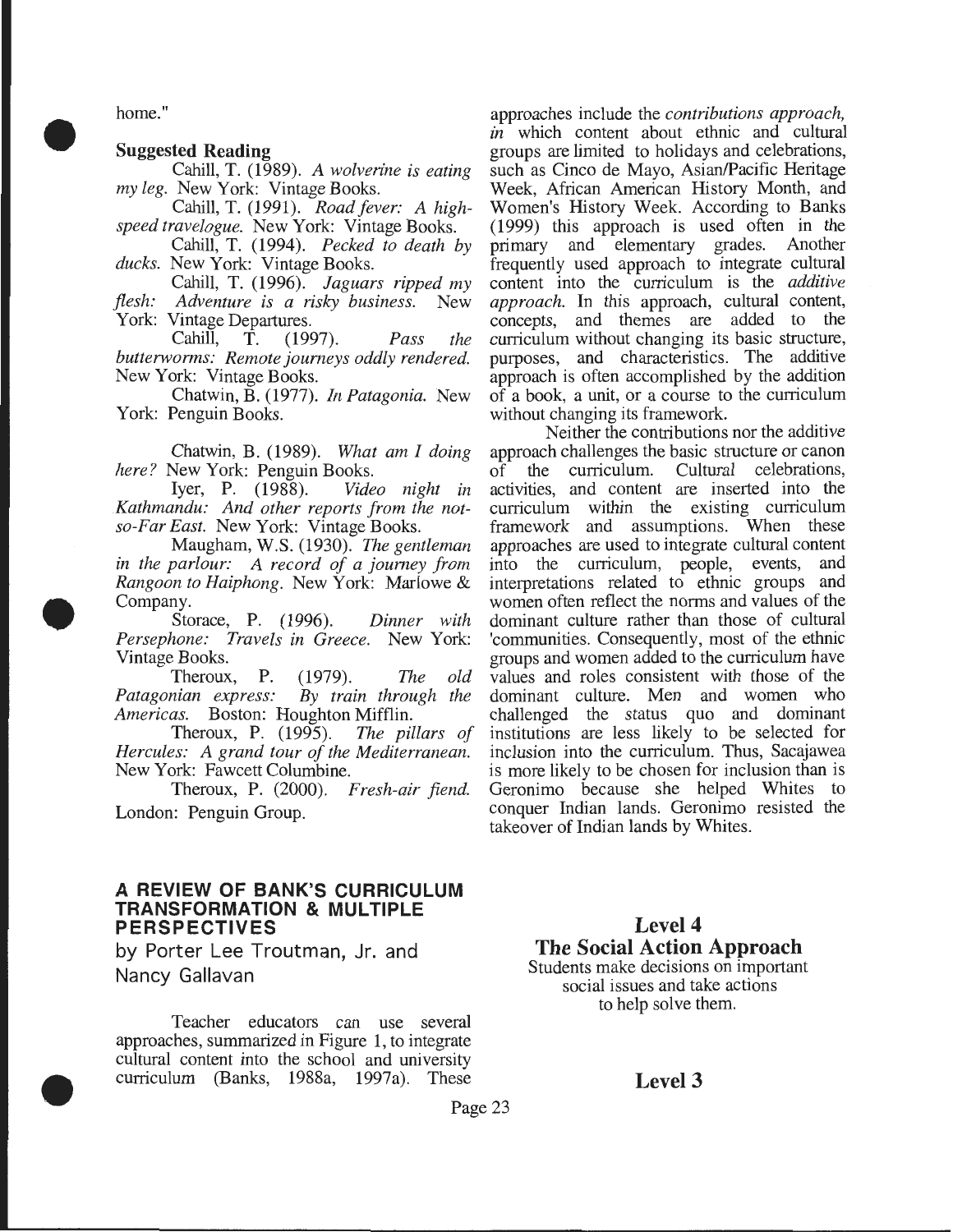## **The Transformation Approach**

•

•

•

The structure of the curriculum is changed to enable students to view concepts, issues, events, and themes from the perspective of diverse ethnic and cultural groups.

## **Level2**

**The Additive Approach** 

Content, concepts, themes, and perspectives are added to the curriculum without changing its structure.

## **Level I**

**The Contributions Approach** 

Focuses on heroes, holidays, and discrete cultural elements.

FIGURE 1 Approaches to Multicultural Curriculum Reform

*The transformation approach* differs fundamentally from the contributions and additive approaches. It changes the canon, paradigms, and basic assumptions of the curriculum and enables students to view concepts, issues, themes, and problems from different perspectives and points of view. Major goals of this approach include helping students to understand concepts, events, and people from<br>diverse ethnic and cultural perspectives and to understand knowledge as a social construction. In this approach, students are able to read and listen to the voices of the victors and the vanquished. They are also helped to analyze the teacher's perspective on events and situations and are given the opportunity to formulate and justify their own versions of events and situations. Important aims of the transformation approach are to teach students to think critically and to develop the skills to formulate, document, and justify their conclusions and generalizations.

When teaching a unit such as the "Westward Movement' using a transformation approach, the teacher would assign appropriate reladings and then ask the students such questions as: What do you think the 'Westward Movement" means? Who was moving West-the Whites or the Native Americans? What region in the United States was referred to as the West?  $Why?$  The aim of these questions is to help students to understand that the *Westward Movement* is a Euro-centric term because the Lakota Sioux were already living in the West and consequently were not moving. This phrase is used to refer to the movement of the European Americans who were headed in the direction of the Pacific Ocean. The Sioux did riot consider their homeland "the West" but the center of the universe. The teacher could also ask the students to describe the Westward Movement from the point of view of the Sioux. The students might use such words as *The End, The Age of Doom, or The Coming of the People Who Took Our Land.* The teacher could also ask the students to give the unit a name that is more neutral than "The Westward Movement." They might name the unit "The Meeting of Two Cultures."

*The decision-making and social action approach* extends the transformative curriculum by enabling students to pursue projects and activities that allow them to take personal, social, and civic actions related to the concepts, problems, and issues they have studied. After they have studied the unit on different perspectives on the Westward Movement, the students might decide that they want to learn more about Native Americans and to take actions that will enable the school to depict and perpetuate more accurate and positive views of America's first inhabitants. The students might compile a list of books written by Native Americans for the school librarian to order and present a pageant for the school's morning exercise on "The Westward Movement: A View from the Other Side."

#### Reference

Banks, J.A. *An Introduction to Multicultural Education.(2nd* edition) Boston: Allyn and Bacon

### **A REPRINT**

## **ASSESSING MULTICULTURAL LEARNERS' KNOWLEDGE BASE THROUGH CONCEPT MAPPING**

Page 24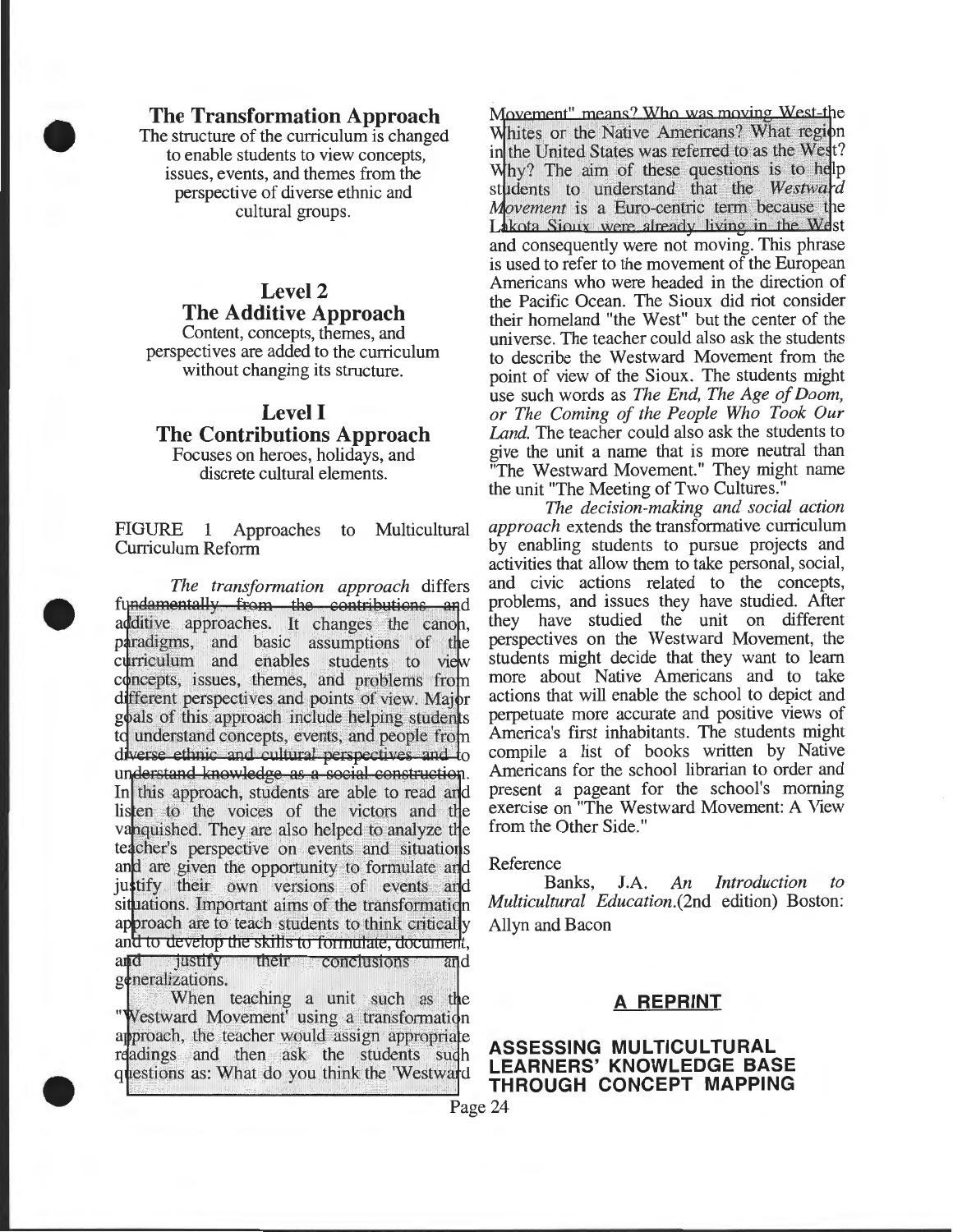## **by William J. Pankratius**

•

•

•

In the last issue of our Multicultural & Diversity Newsletter, Dr. Stan Zehm shared with us some ideas for enhancing the cultural competence of our undergraduate preservice teachers by providing them the opportunity to participate in the COE's International Student Teaching Program. Dr. Zehm invited me to be the guest author of his column and share with you a strategy have found successful for helping my undergraduate students in the assessment of their growth in cultural competence. I am delighted to share this approach with you.

Our students come to us with wellestablished knowledge bases on diversity and<br>multicultural education. We know that multicultural education. preservice teachers accommodate constructed knowledge, attitudes, assumptions, values, and beliefs about teaching and education. enter teacher education programs with wellestablished teacher role identities, (Crow, 1987); an extensive mventory of "personal Practical knowledge composed of such experiential matters as images, rituals, habits, cycles, routines, and rhythms" (Connelly & Clandinin, 1985, p. 194-195). They have very strong  $\frac{1}{2}$ convictions about teaching and intentions on how to teach (Clark, 1988); conceptions of intelligence (Slate, Jones, & Charlesworth, 1990); common sense beliefs (Haberman, 1985); common sense beliefs (Haberman, 1985); and preexisting knowledge structures on teaching (Stoddart & Roehler, 1990).

These pre-existing ideas can be rich pervasive, contrary, and highly resistant to change (Posner, Strike, Hewson, & Gertzog, 1982). With over 10,000 hours of classroom observations and varying and disparate repertoires of beliefs and values about teaching, prospective teachers construct primitive, underdeveloped knowledge bases about diversity in the classroom and multicultural education as well as how to teach content. These knowledge bases influence their teaching styles, their interactions with their students and affect their responses to teacher education programs.

. If we do not recognize and address that prior knowledge, especially with regard to multicultural education, preservice teachers will pass through our programs with little or no

change in their values and beliefs about education. Knowledge of these preconceptions can be the foundation for meaningful learning and the infusion of a multicultural perspective throughout the teacher preparation program.

A concept map is a visual representation of an organized knowledge structure centered on a principle concept or topic. Concept mapping is a strategy that requires learners to bring forth prior knowledge and to actively participate in the construction of their own knowledge. Learners examine their own understanding and represent concepts under study in relationship to<br>superordinate, associated, and subsumed superordinate, concepts. The mapping process is idiosyncratic, clears up learner misconceptions, reflects changes in understanding, and is a powerful device to assess a learner's knowledge base on a major concept or conceptual scheme. It has power because the process is the synthesizing of a knowledge base that expresses relationships and not mere recall.

One of the most profound differences between novices and experts is found in the well ordered, hierarchically arranged, easily retrievable, schematically organized, knowledge base found in expert problem solvers. Concept mapping is a learning strategy that enables students to construct a visual representation of an organized knowledge structure centered on a principle concept. In this manner, students who are able to map the concepts of a topic have the tools to represent that topic in its relationship to associated concepts and subsumed concepts; hence, they are able to demonstrate mastery of the content of the topic. In addition, concept mapping is an outstanding exemplar for enabling students to assess their own thinking and learning process—a discipline of the mind. Finally, the organized knowledge base gives students the confidence to reason persuasively.

Thus, if you want a teaching strategy that:

- Requires students to bring forth prior knowledge,
- Provides students with greater depths of understanding,
- Makes learning more meaningful,
- Helps students to understand what